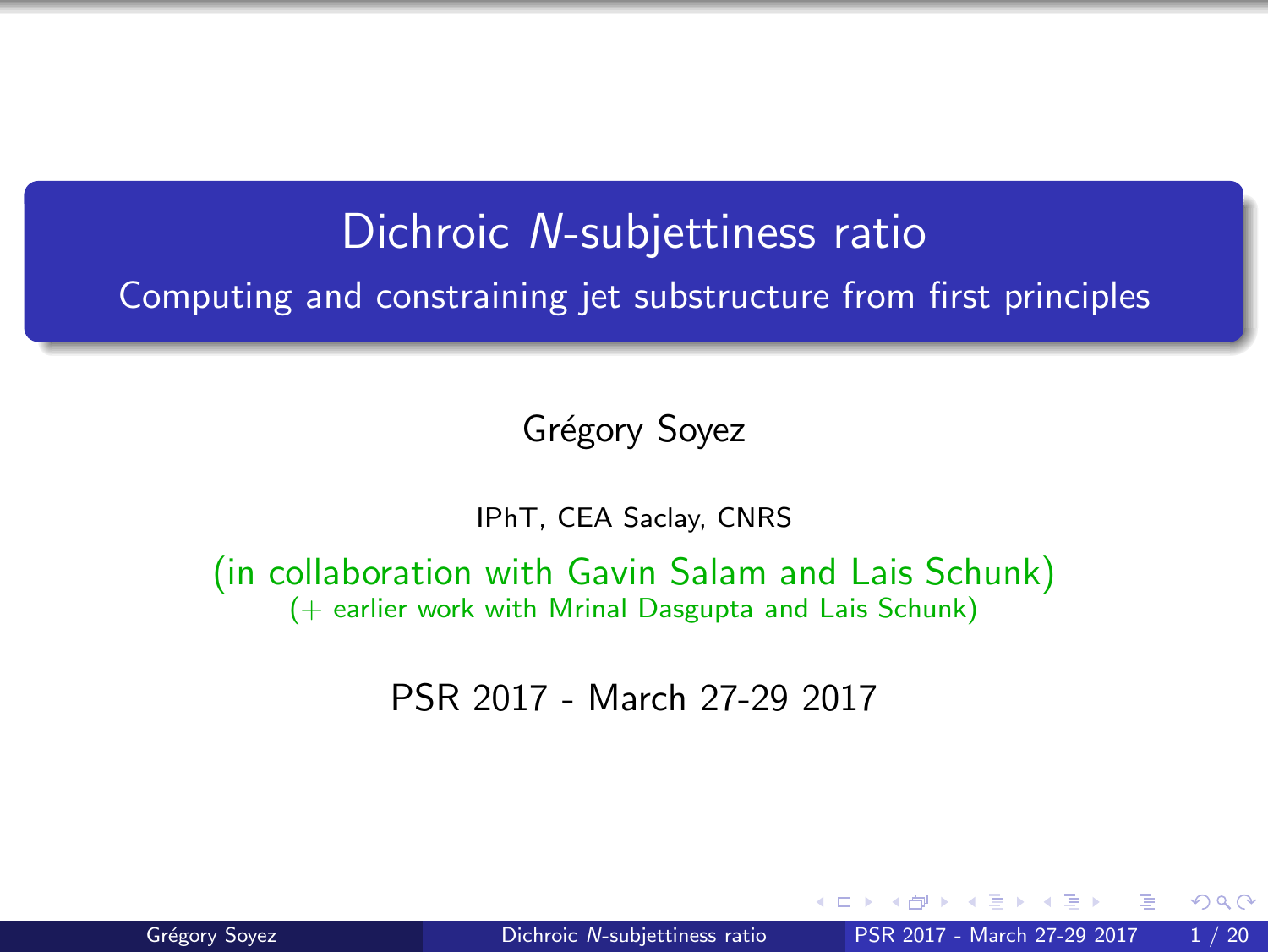

 $p_t \lesssim m$  pt  $\gg m$ 

Standard lore:  $W/Z/H$ reconstructed as 2 jets

 $\leftarrow$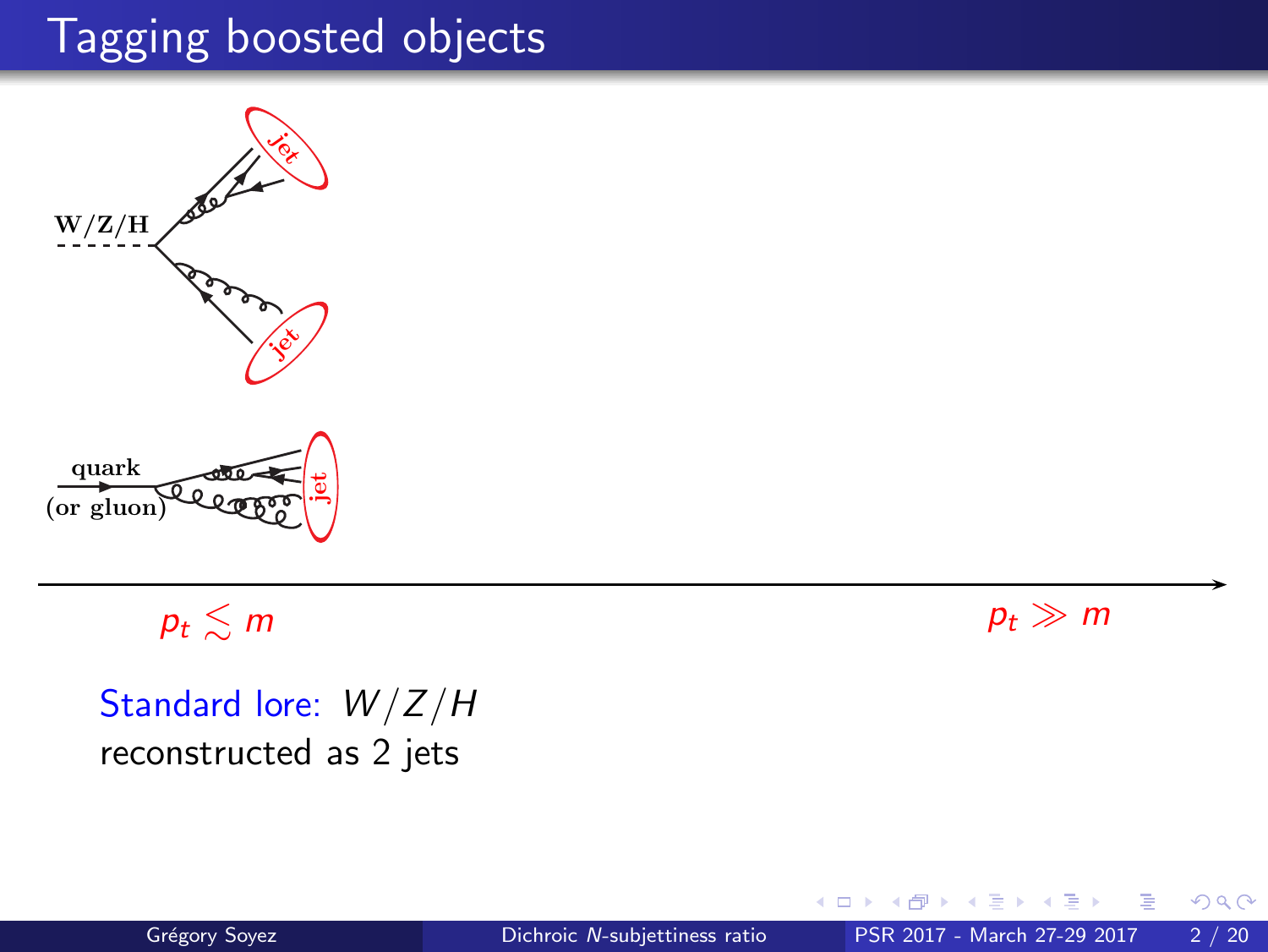

 $p_t \lesssim m$  pt  $\gg m$ 

Standard lore:  $W/Z/H$ reconstructed as 2 jets

 $\leftarrow$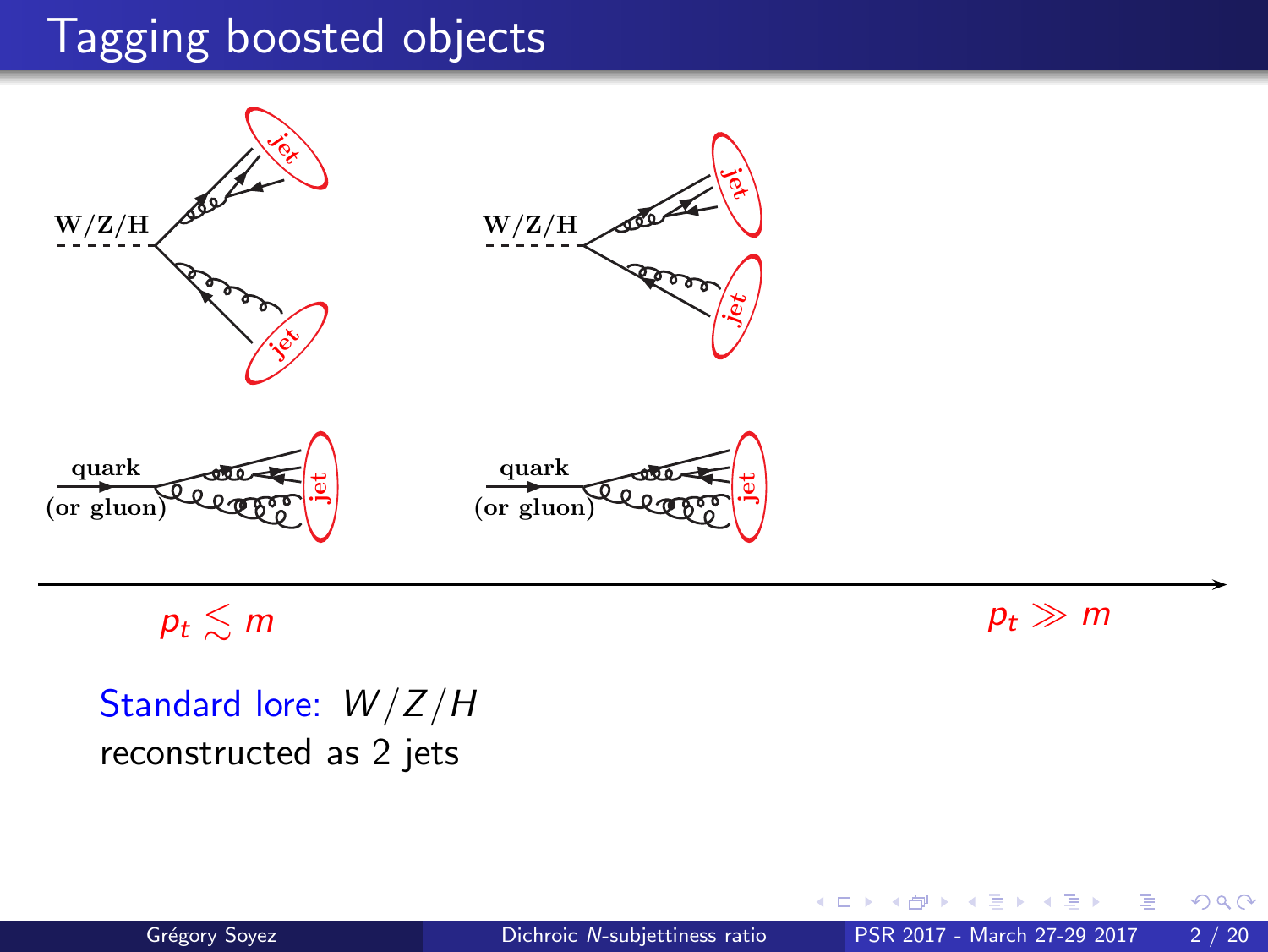

Standard lore:  $W/Z/H$ reconstructed as 2 jets

Boosted case:  $W/Z/H$ seen as 1 jet (as  $q/g$ )

4 0 8

 $2Q$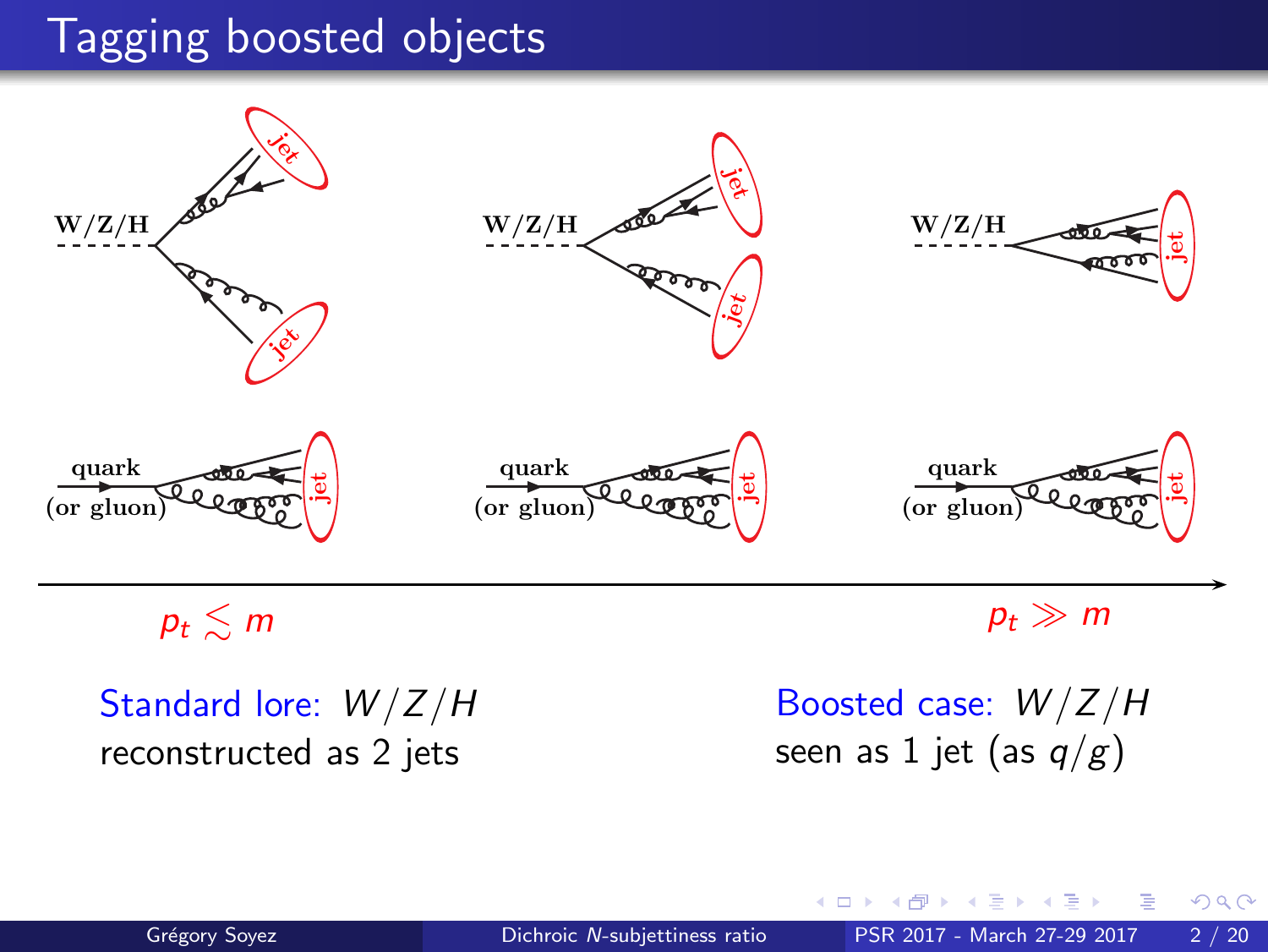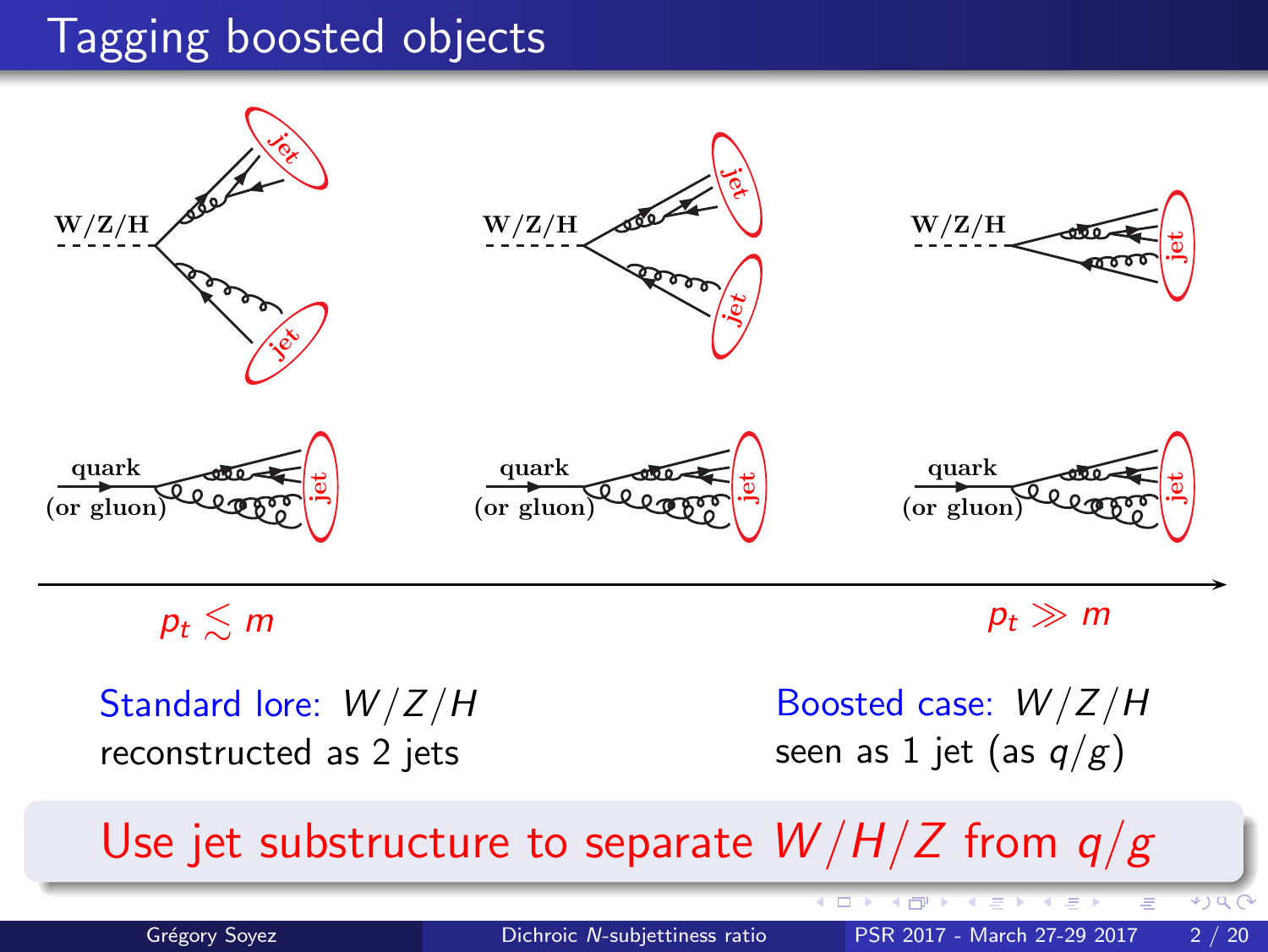Tag 2 hard prongs: modified Mass-Drop Tagger (mMDT)

Idea  $#1$ : find 2 hard cores/prongs in the jet



#### (modified) Mass-Drop tagger (mMDT)

- Cluster the jet with Cambridge/Aachen (from small to large angles)
- Iteratively undo the last recombination  $i \rightarrow i_1 + i_2$ 
	- if  $z = min(p_{t,1}, p_{t,2})/p_t \ge z_{\text{cut}}$ , we have found 2 prongs (stop)
	- otherwise, continue to iterate with the hardest of  $i_1$  and  $i_2$

[J.Butterworth,A.Davison,M.Rubin,G.Salam; 08] [M.Dasgupta,A.Fregoso,S.Marzani,G.Salam; 13]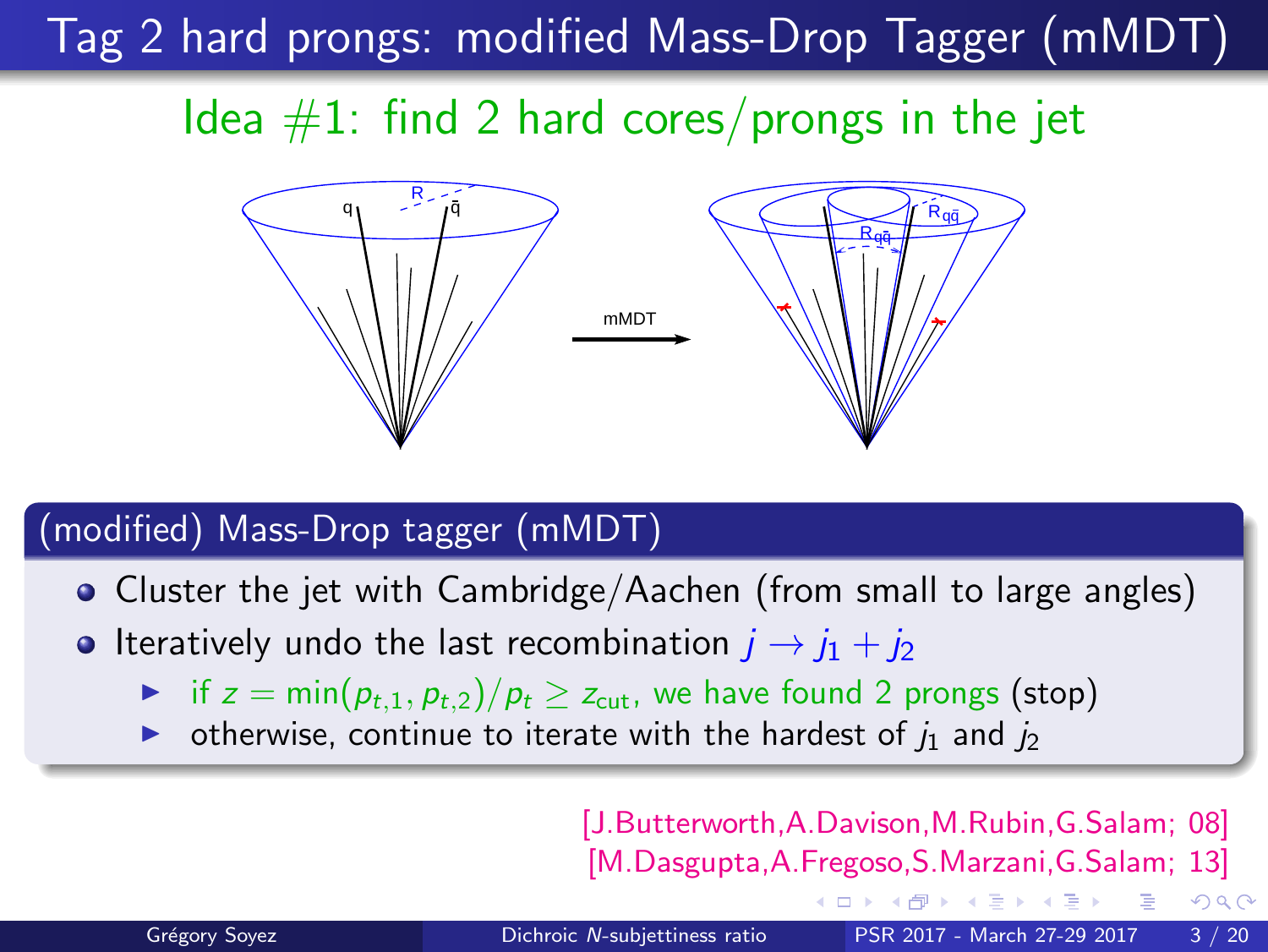## Constrain radiation: N-subjettiness

# Idea  $\#2$ :  $W/Z/H$  and  $q/g$  have different radiation patterns

- typically: smaller radiation in  $X \rightarrow q\bar{q}$  than  $q/g$
- several measures of radiation in a jet (usually jet shapes)

N-subjettiness  
\n
$$
\tau_{21} = \frac{\tau_2^{(\beta)}(\text{jet}; \text{axes})}{\tau_1^{(\beta)}(\text{jet}; \text{axes})} = \frac{\sum_{i \in \text{constits}} z_i \min(\theta_{i,a_{2,1}}^{\beta}, \theta_{i,a_{2,2}}^{\beta})}{\sum_{i \in \text{constits}} z_i \theta_{i,a_{1,1}}^{\beta}}
$$

[J.Thaler,K.Van Tilburg; 11]

Note: Here we focus on

- $\theta \quad \beta = 2$ : simpler because "mass-like" (brief comparison to  $\beta = 1$  later)
- generalised- $k_t(p = 1/2 = 1/\beta)$  axes (close to optimal)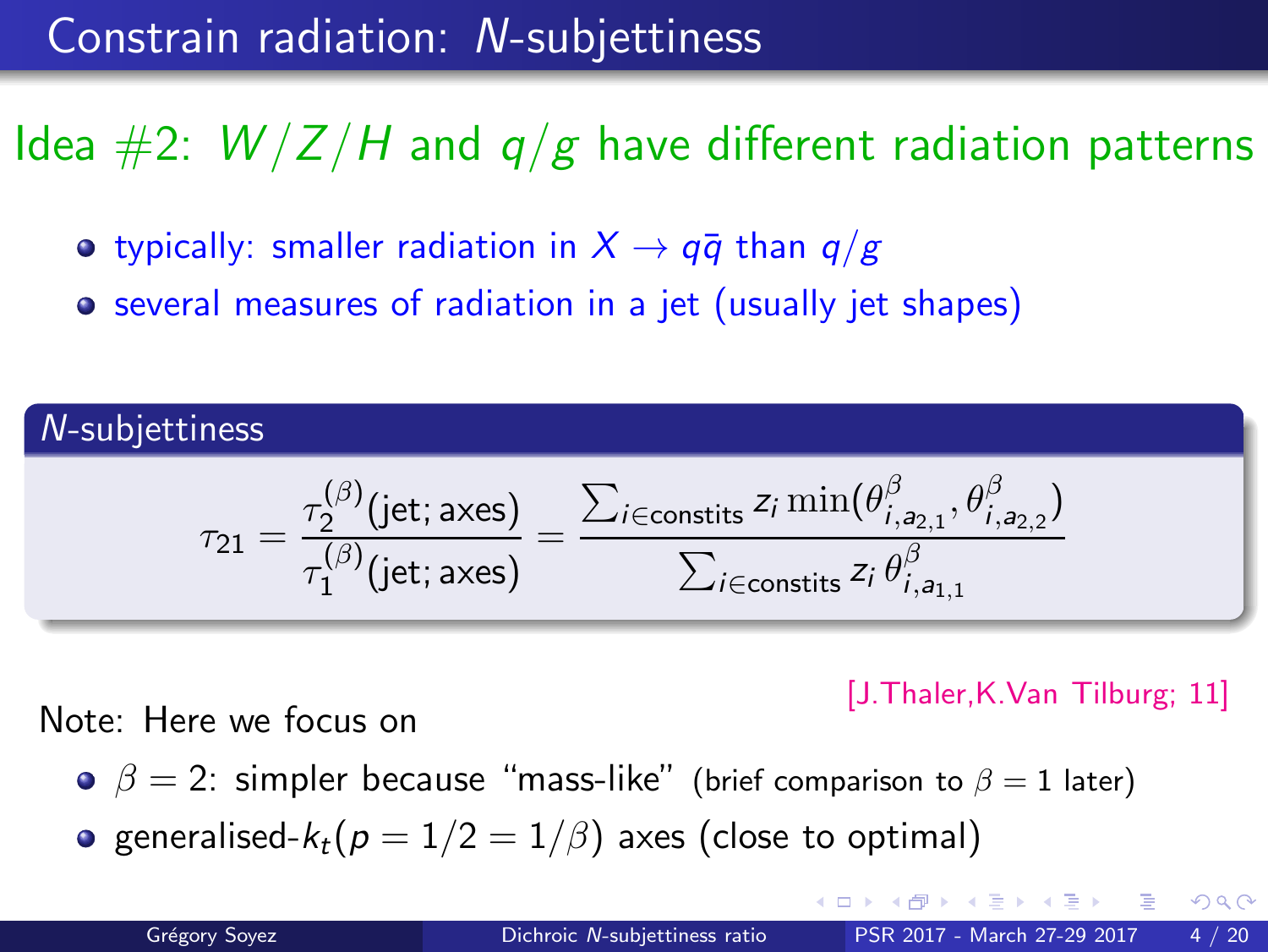# Analytic structure of taggers in cartons



Grégory Soyez **Dichroic N[-subjettiness ratio](#page-0-0)** PSR 2017 - March 27-29 2017 5 / 20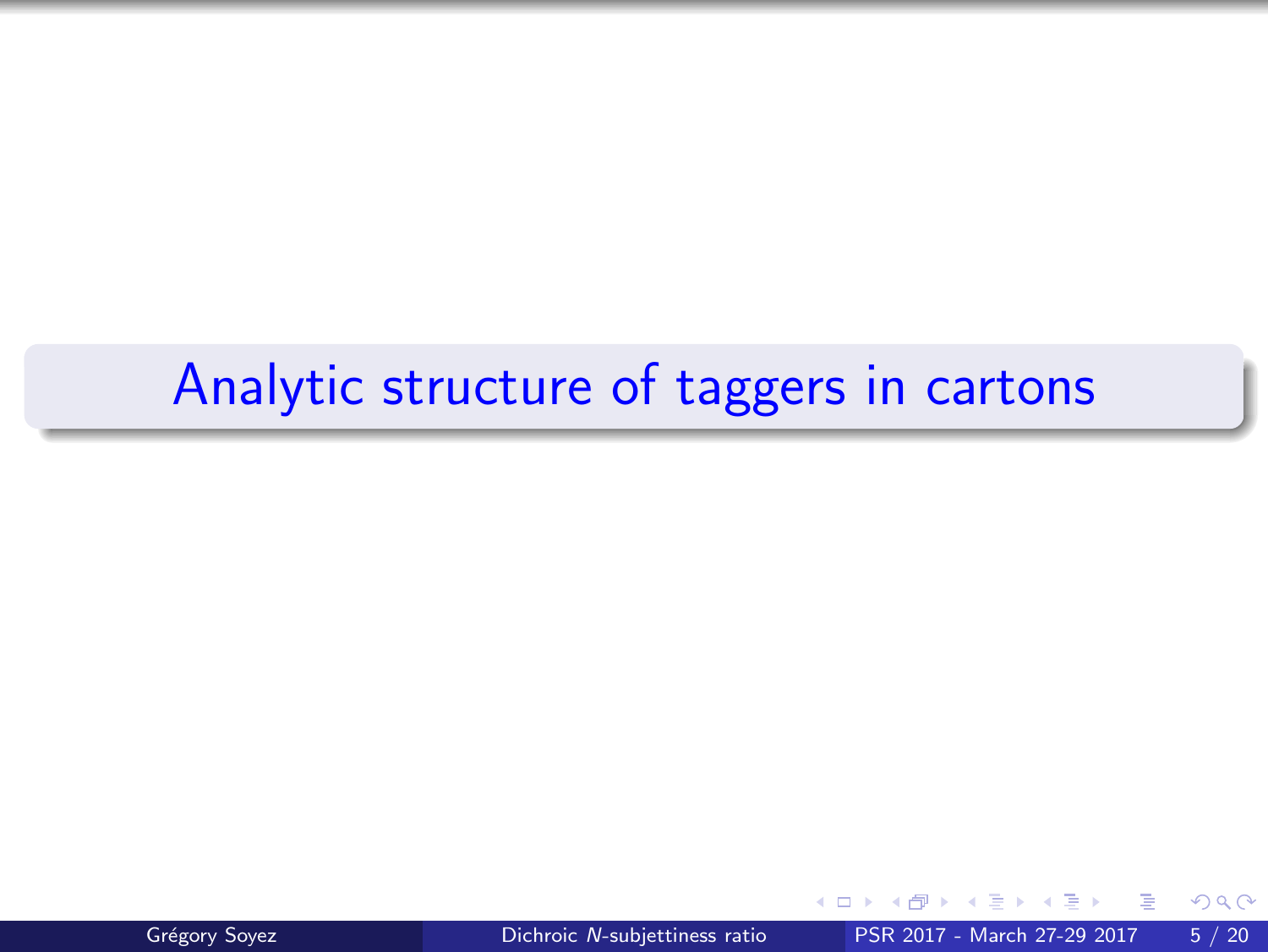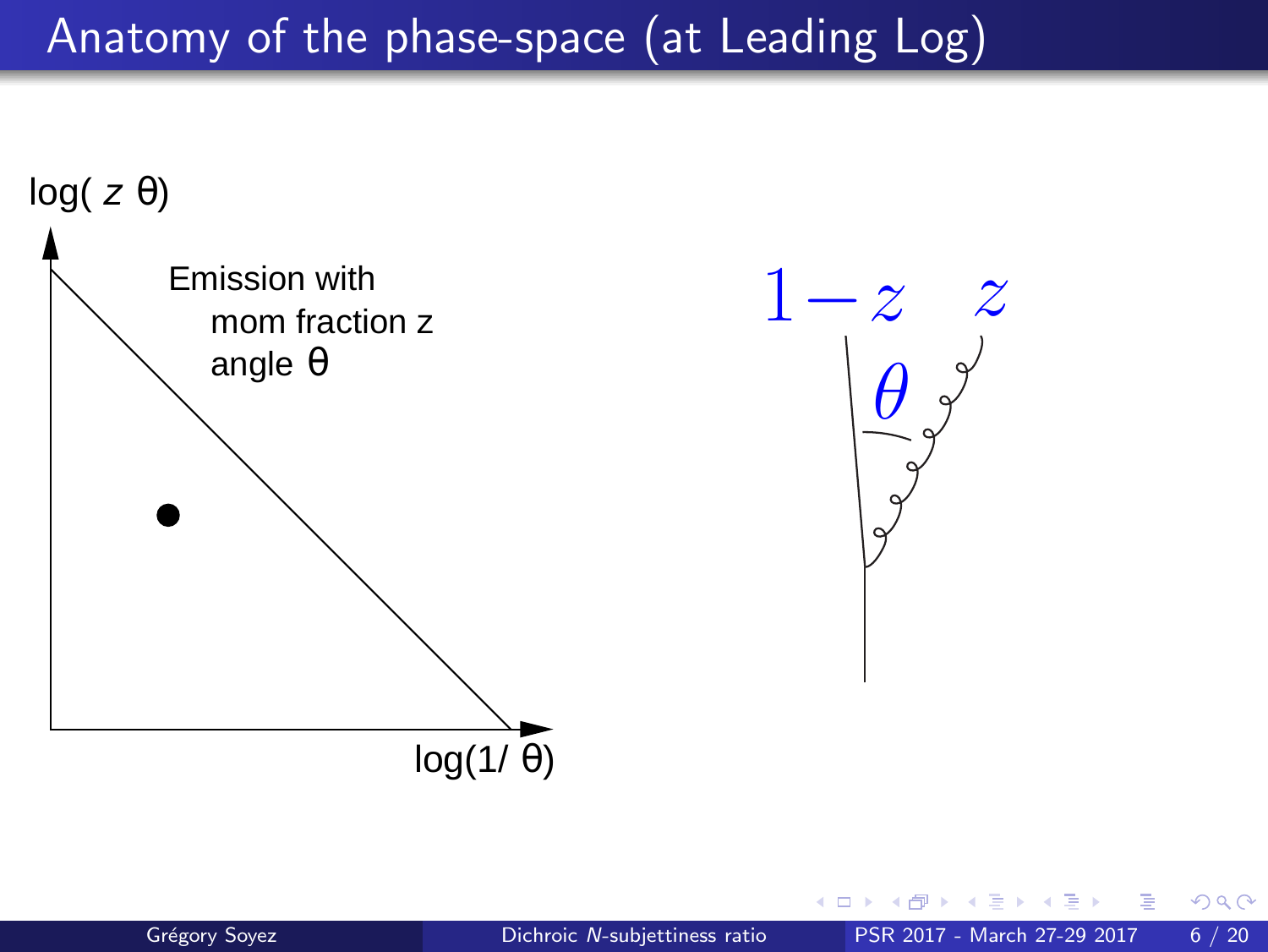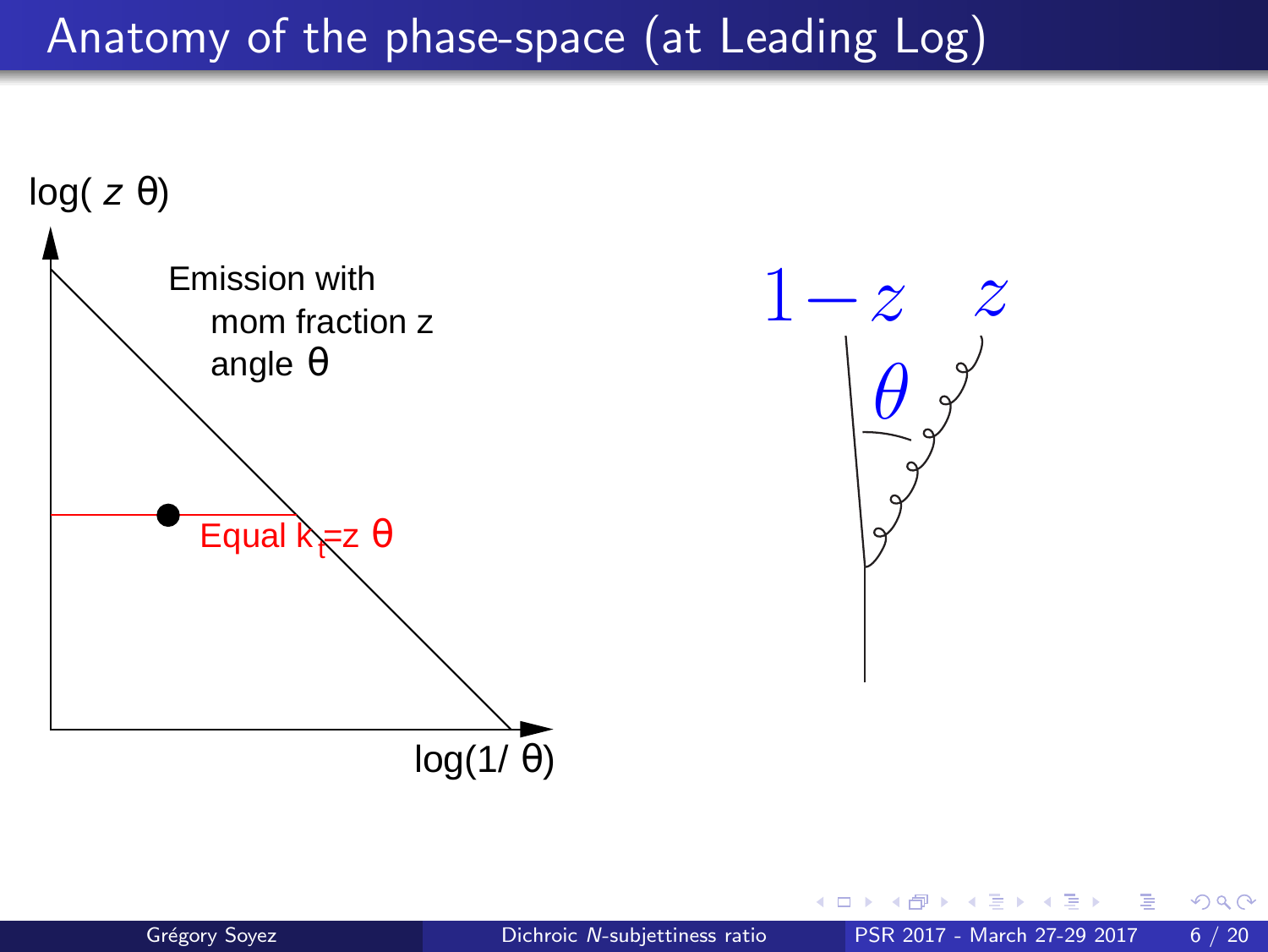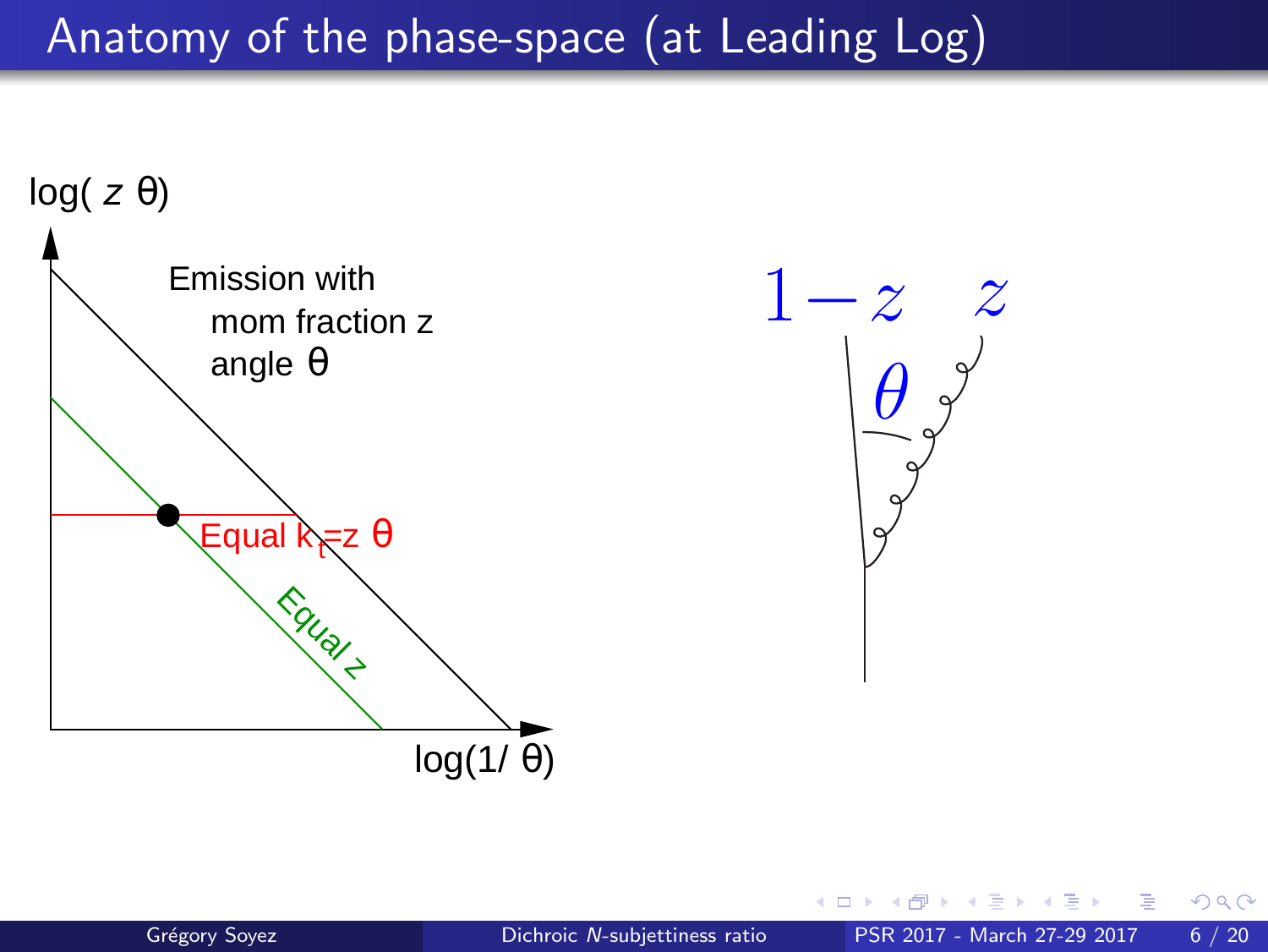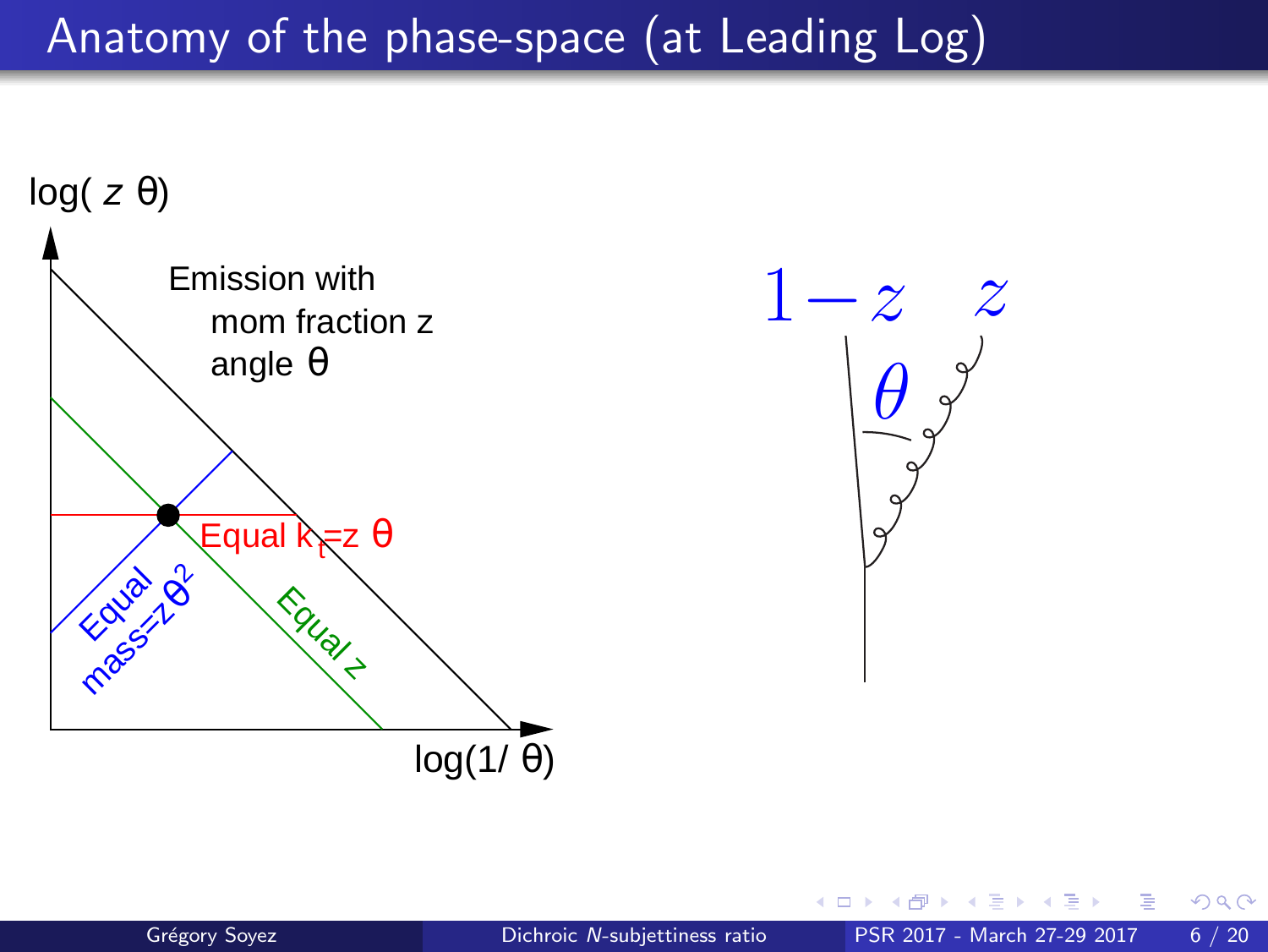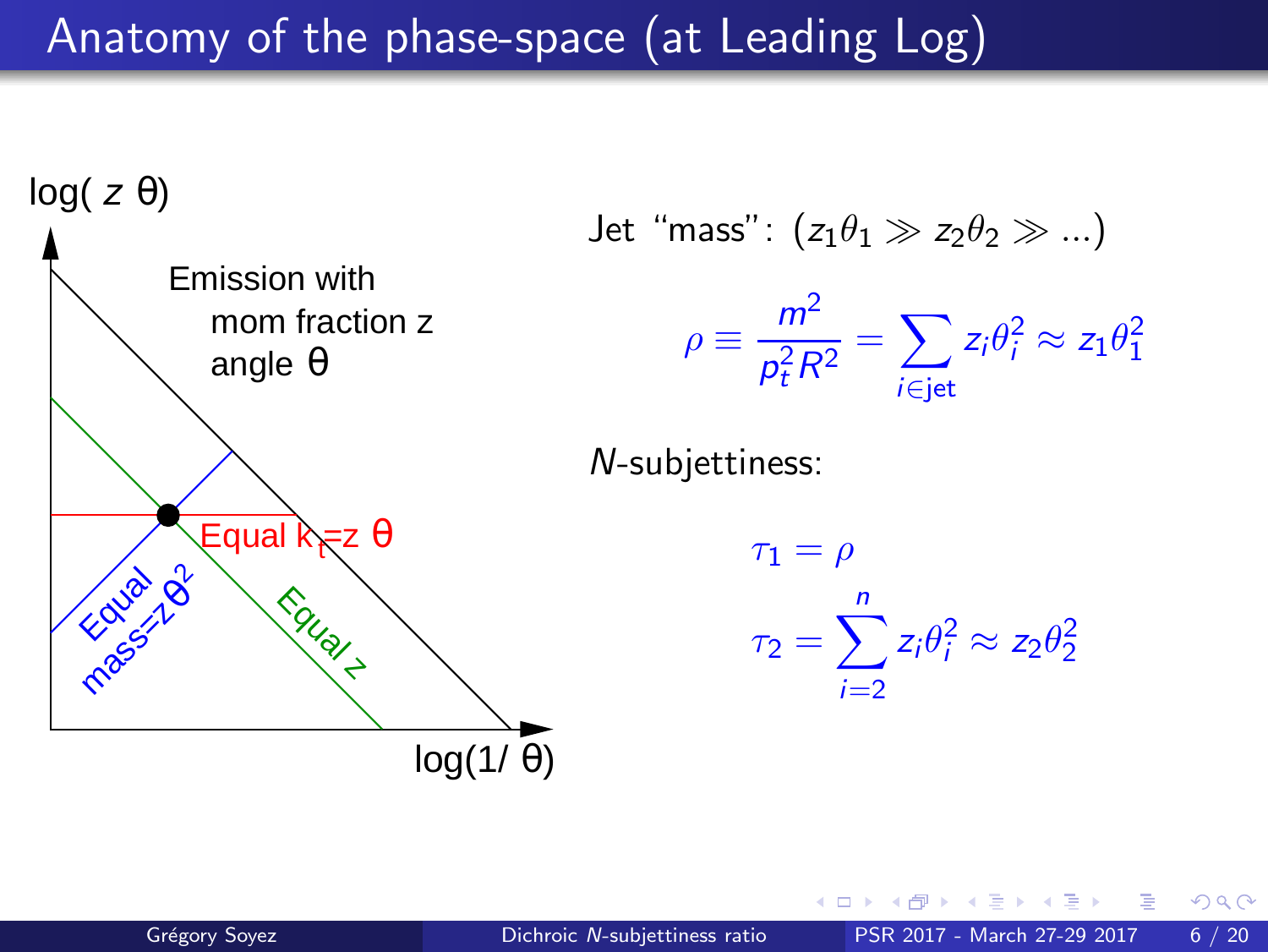

 $\Omega$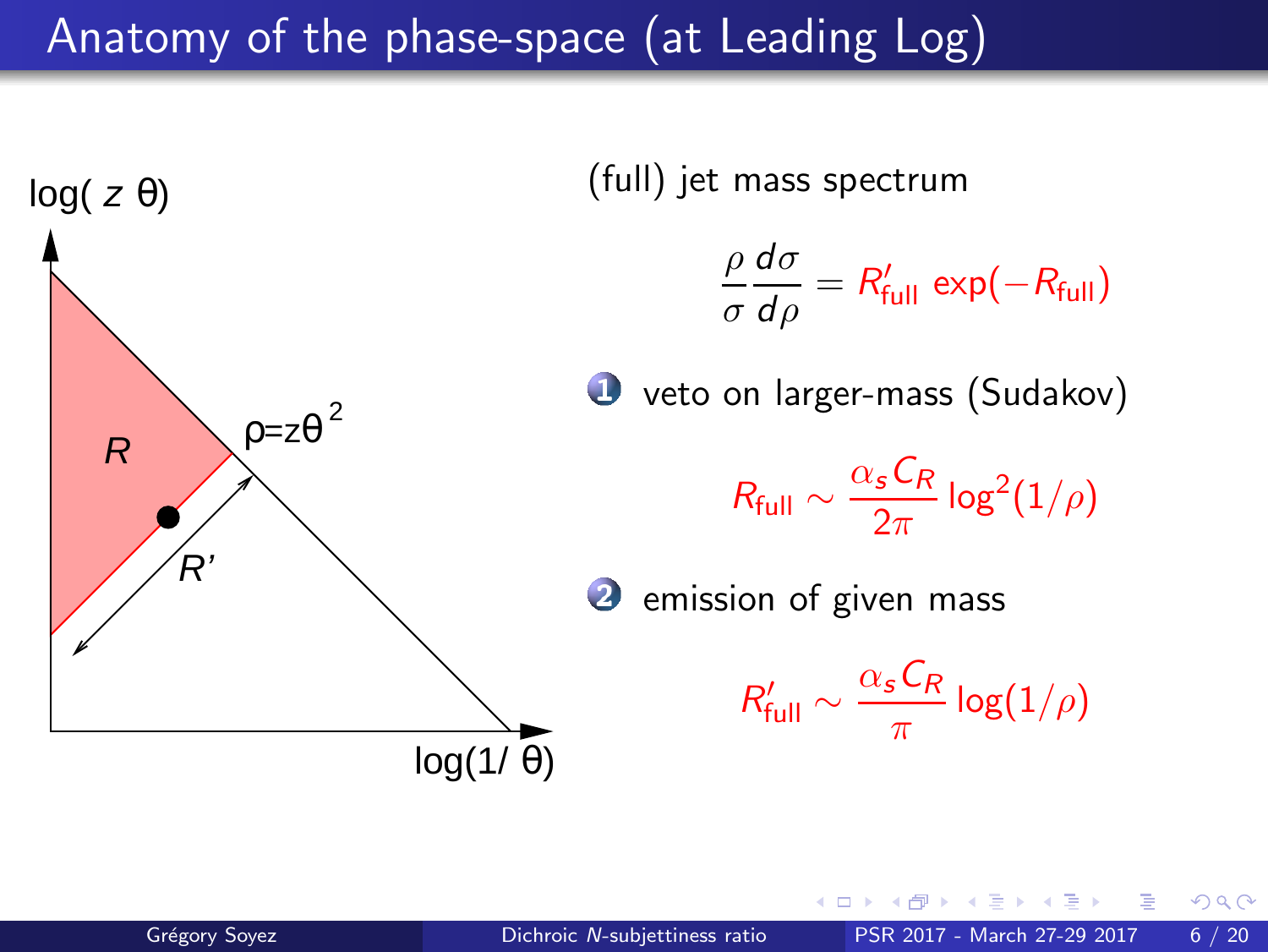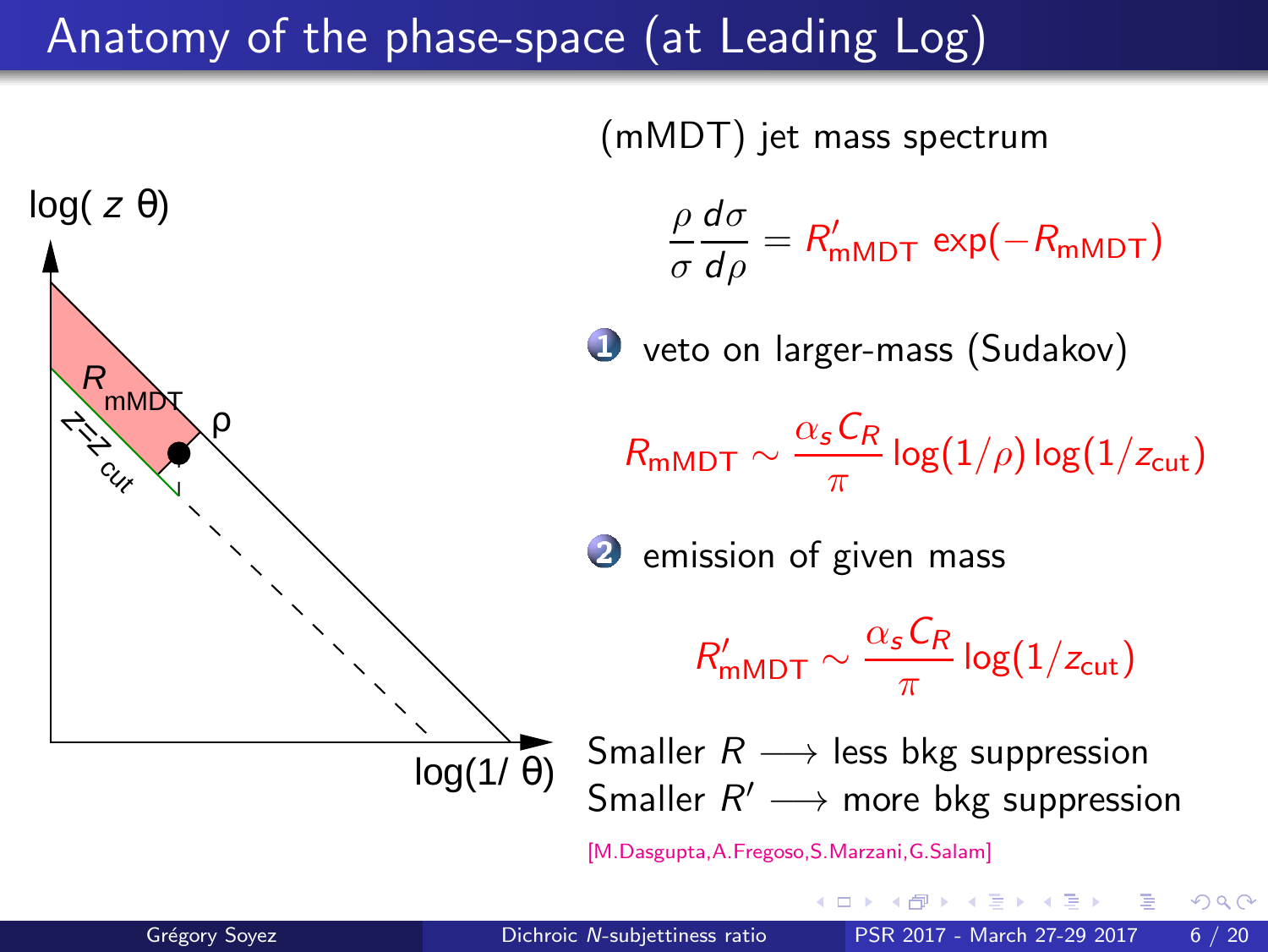

 $2Q$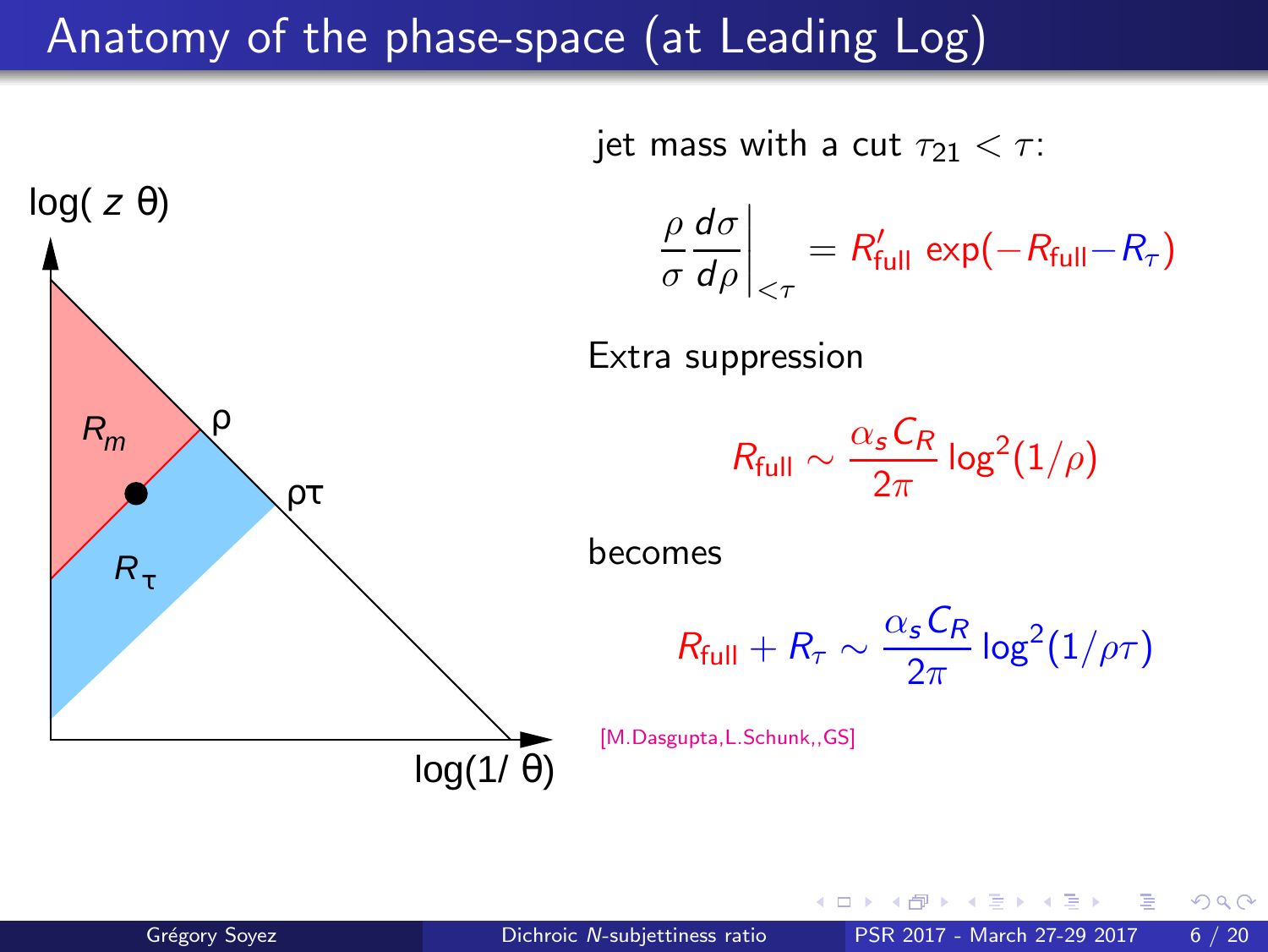

#### WATH OUT:

sensitivity to soft-large-angle e.g. UE and pileup (+hadr.) ⇒ poor control

 $2Q$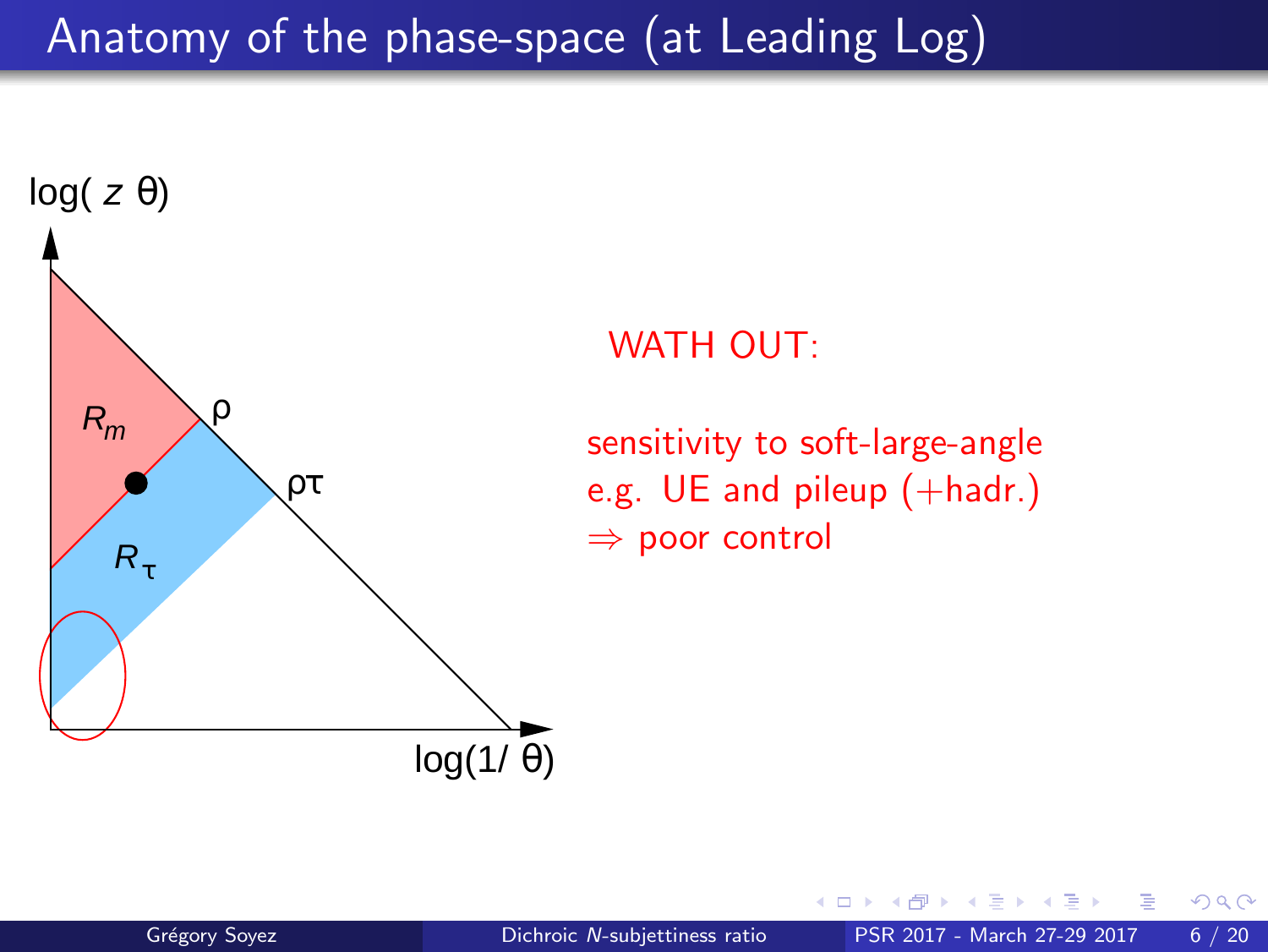

SOLUTION: "groom" (remove) that region

Can be done by "SoftDrop"

- **o** smaller suppression
- better control

[see Frederic's talk tomorrow]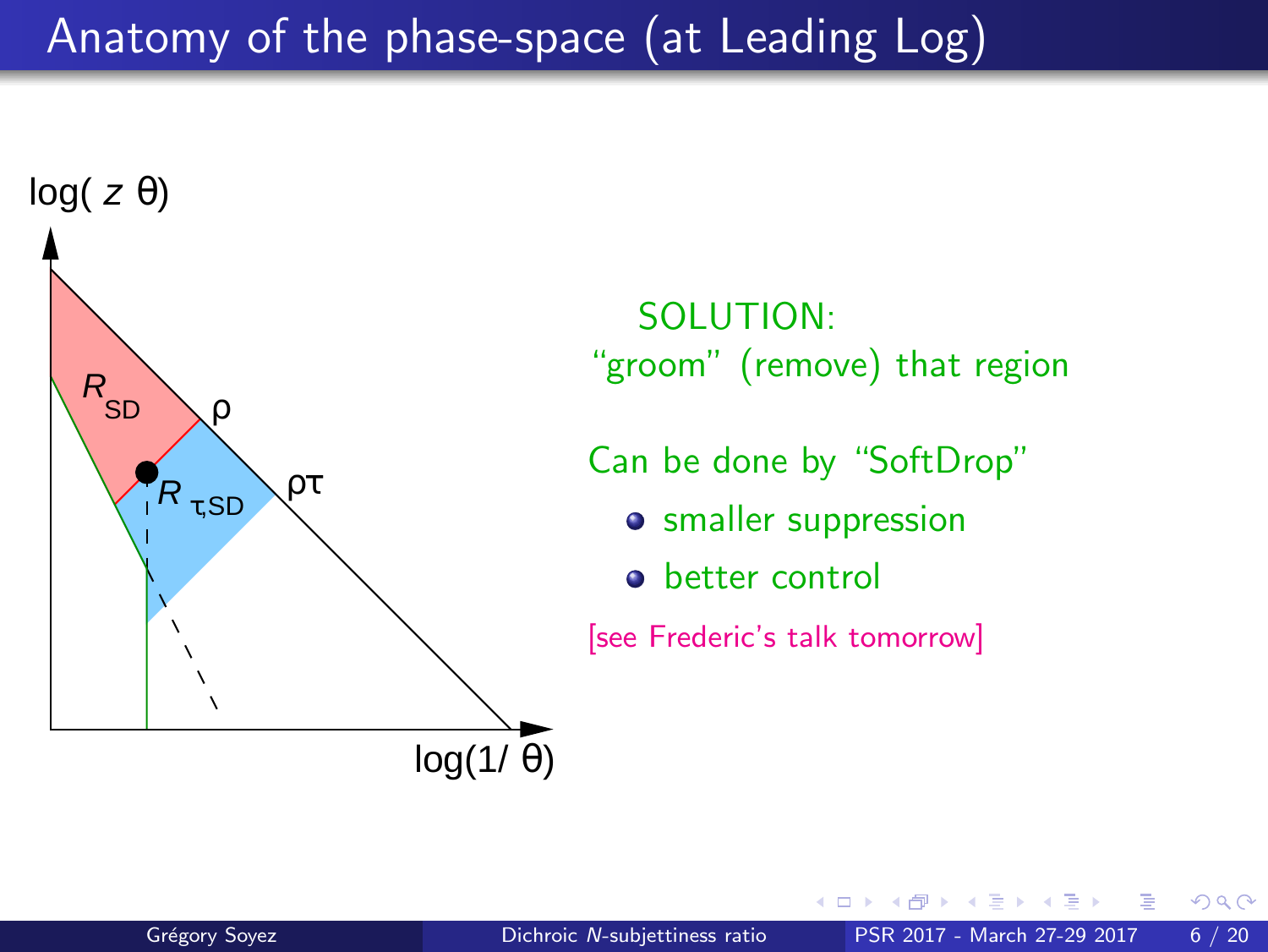Main question for this talk: How can we combine prong-tagging and radiation constraint?

[G.Salam,L.Schunk,GS, [arXiv:1612.03917\]](https://arxiv.org/abs/1612.03917)

 $\Omega$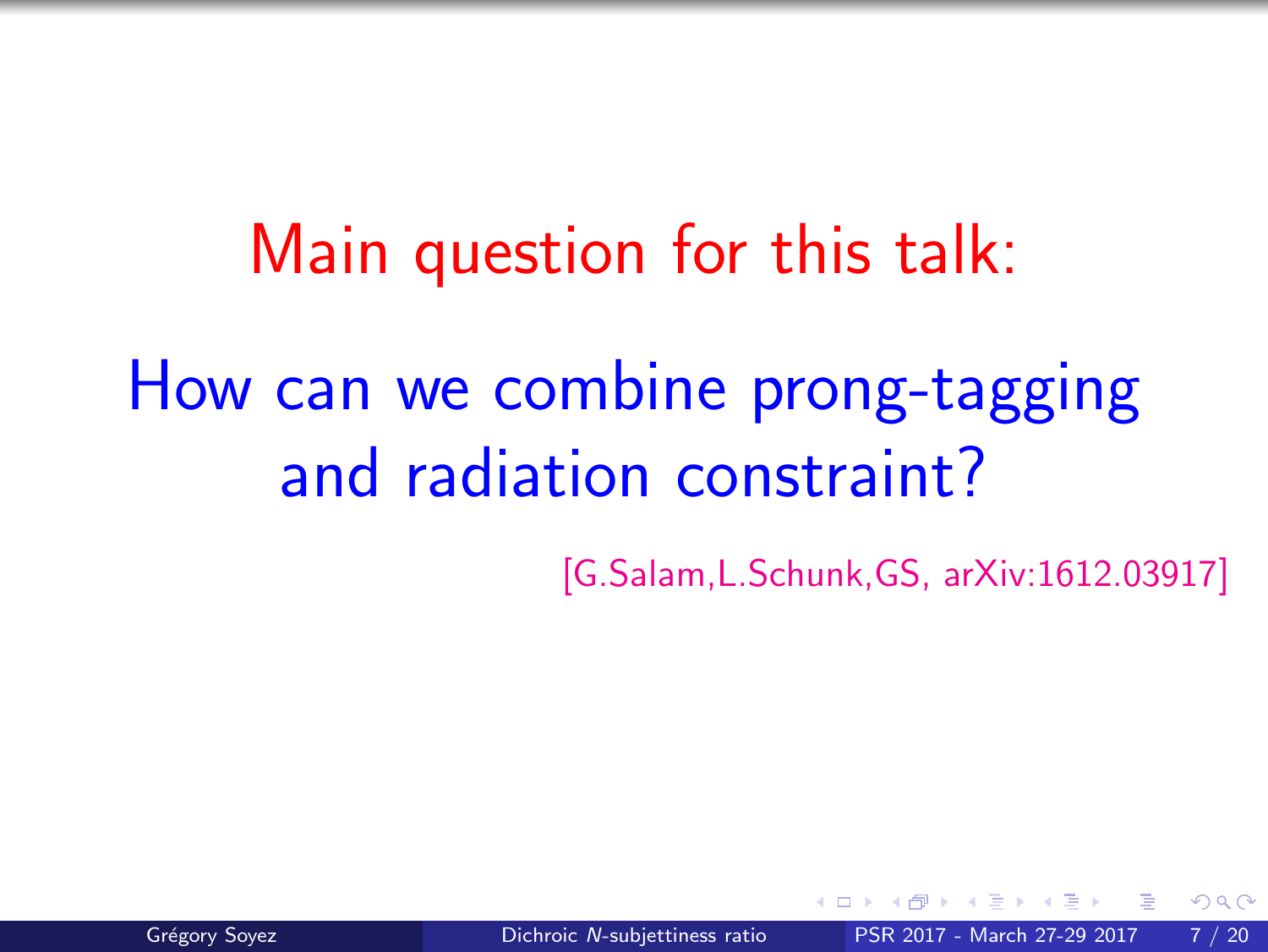Take a jet after tagging (mMDT) and impose a cut  $\tau_{21} < \tau$ 

3 options for the computation of  $\tau_{21}$ 

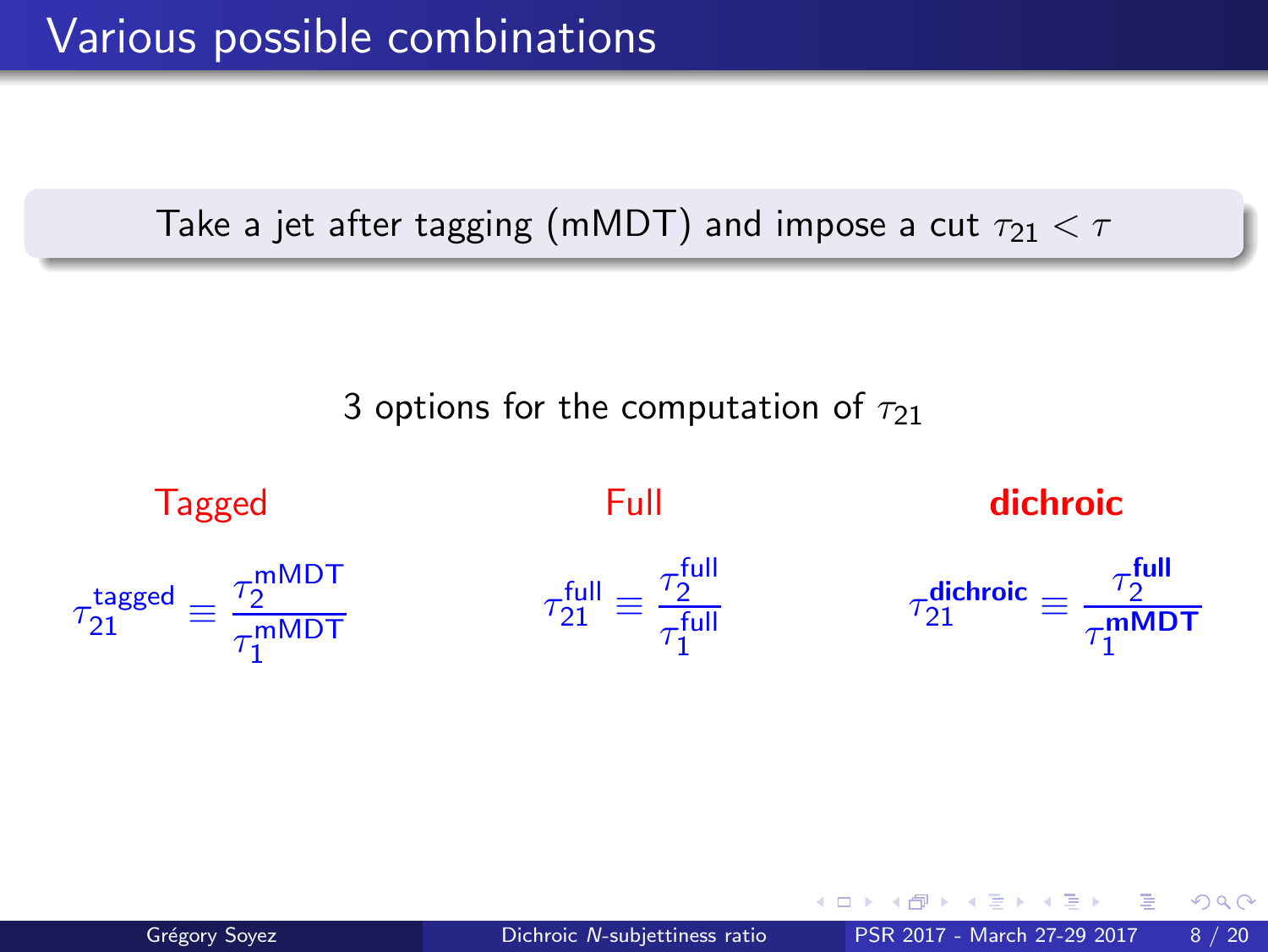Take a jet after tagging (mMDT) and impose a cut  $\tau_{21} < \tau$ 

3 options for the computation of  $\tau_{21}$ 

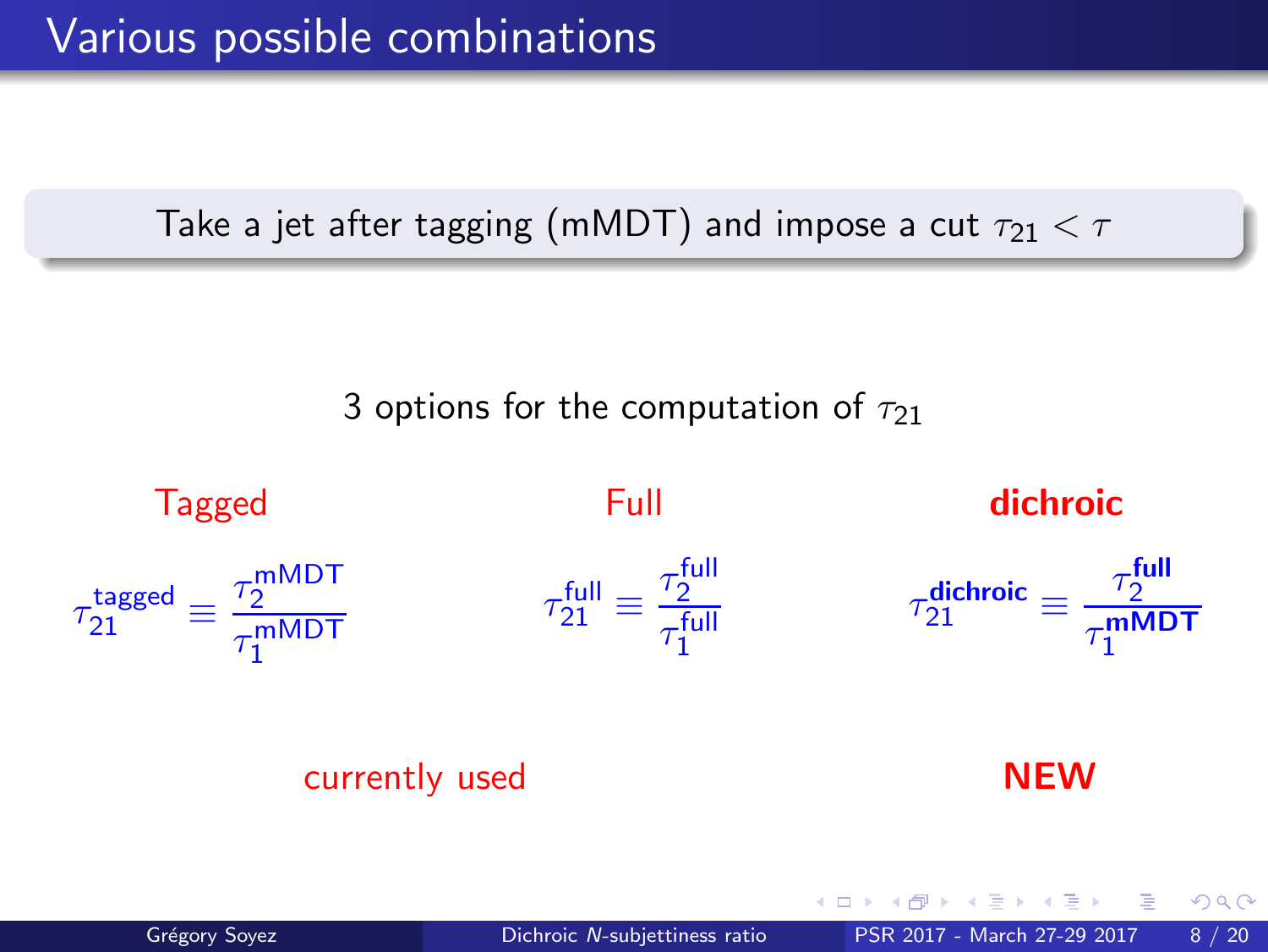### 4 phase-space regions



- A: in mMDT but at larger mass (vetoed for QCD jets)
- B: inside mMDT, small angles (hard prong)
- C: outside mMDT, large angles (absent in signal)
- D: soft prong: Mostly q/g discrimination; neglected hereafter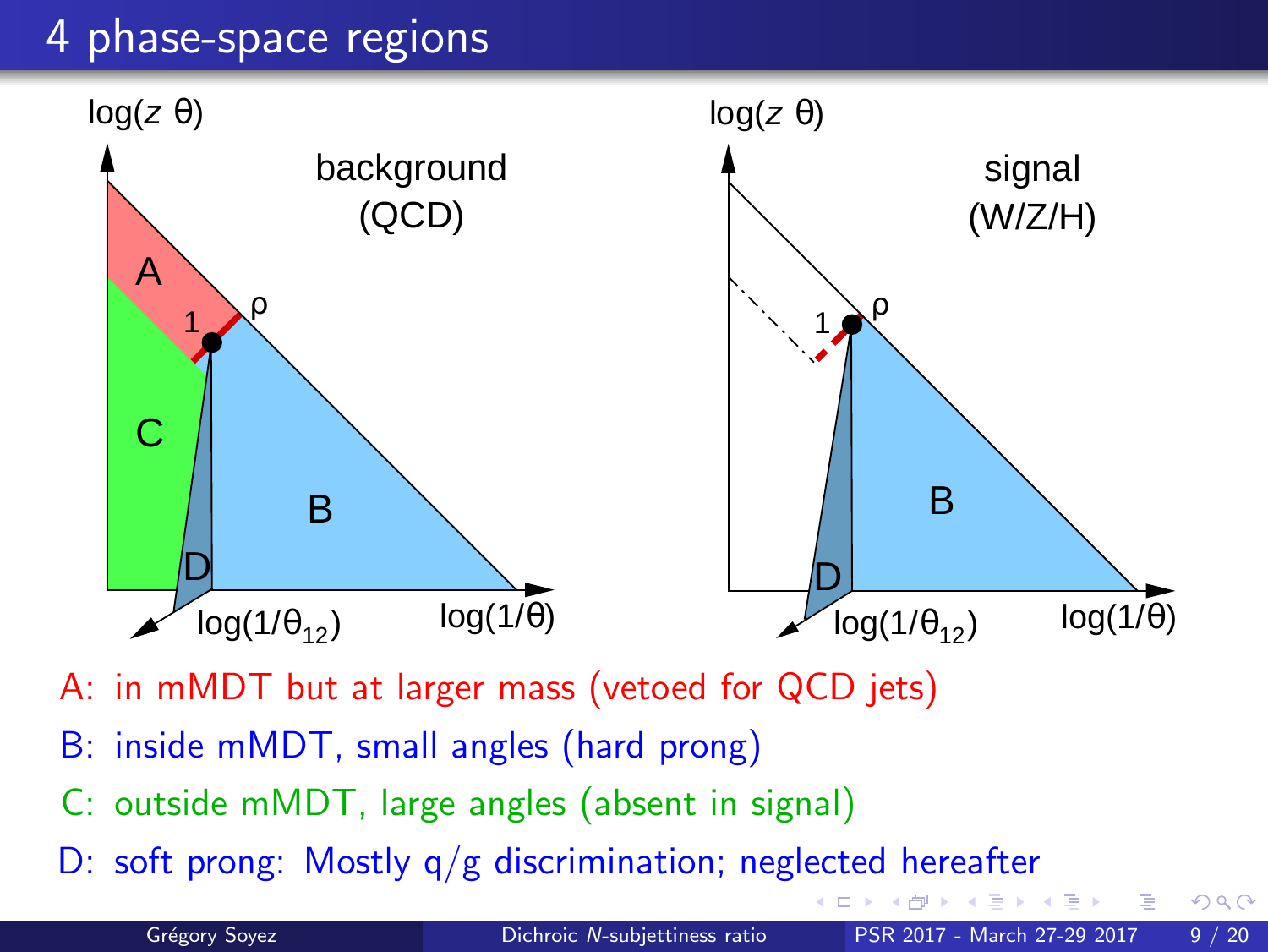### Compare the 3 variants on simple situations

|          | $z_c\theta_c^2 \ll z_b\theta_b^2 \ll z_a\theta_a^2$ |     | $z_b\theta_b^2\ll z_c\theta_c^2\ll z_a\theta_a^2$  |           | $z_b\theta_b^2\ll z_a\theta_a^2\ll z_c\theta_c^2$           |           |
|----------|-----------------------------------------------------|-----|----------------------------------------------------|-----------|-------------------------------------------------------------|-----------|
|          | $log(z \theta)$<br>Ċ<br>n<br>B<br>$log(1/\theta)$   |     | $log(z \theta)$<br>b,<br>B<br>С<br>$log(1/\theta)$ |           | $log(z \theta)$<br>$b_{\rm c}$<br>C<br>B<br>$log(1/\theta)$ |           |
|          | bkg                                                 | sig | bkg                                                | sig       | bkg                                                         | sig       |
| tagged   | b/a                                                 | b/a | b/a                                                | b/a       | b/a                                                         | b/a       |
| full     | b/a                                                 | b/a | c/a                                                | b/a       | a,<br>/ C                                                   | b/a       |
| dichroic | b/a                                                 | b/a | c/a                                                | ۵ /<br>b. | a <sub>l</sub><br>'a                                        | a /<br>b, |

Same for the signal

<sup>dichroic</sup> is the largest.  $\Rightarrow$  better discrimination

 $\leftarrow$ 

 $2Q$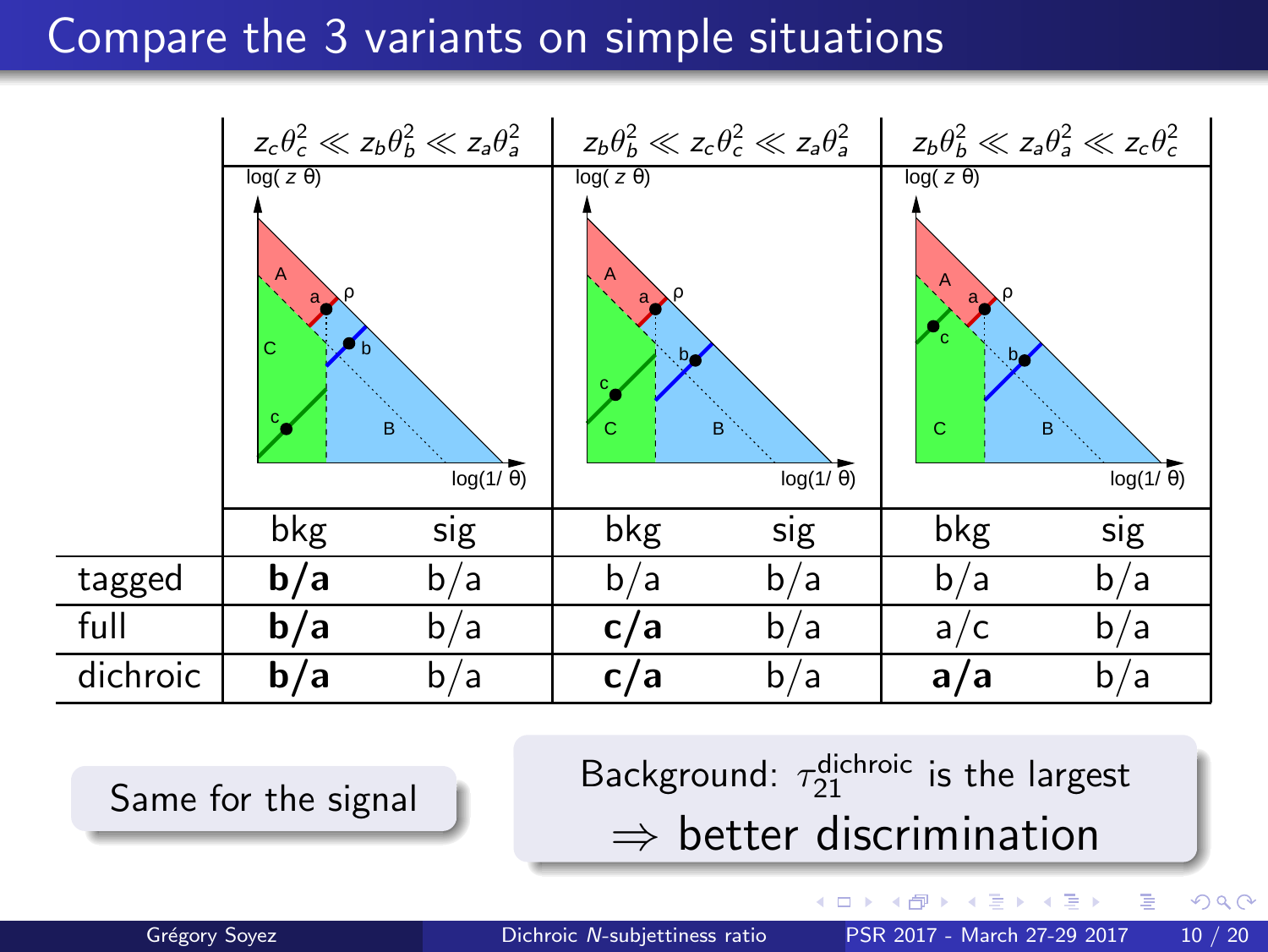### How does it work?

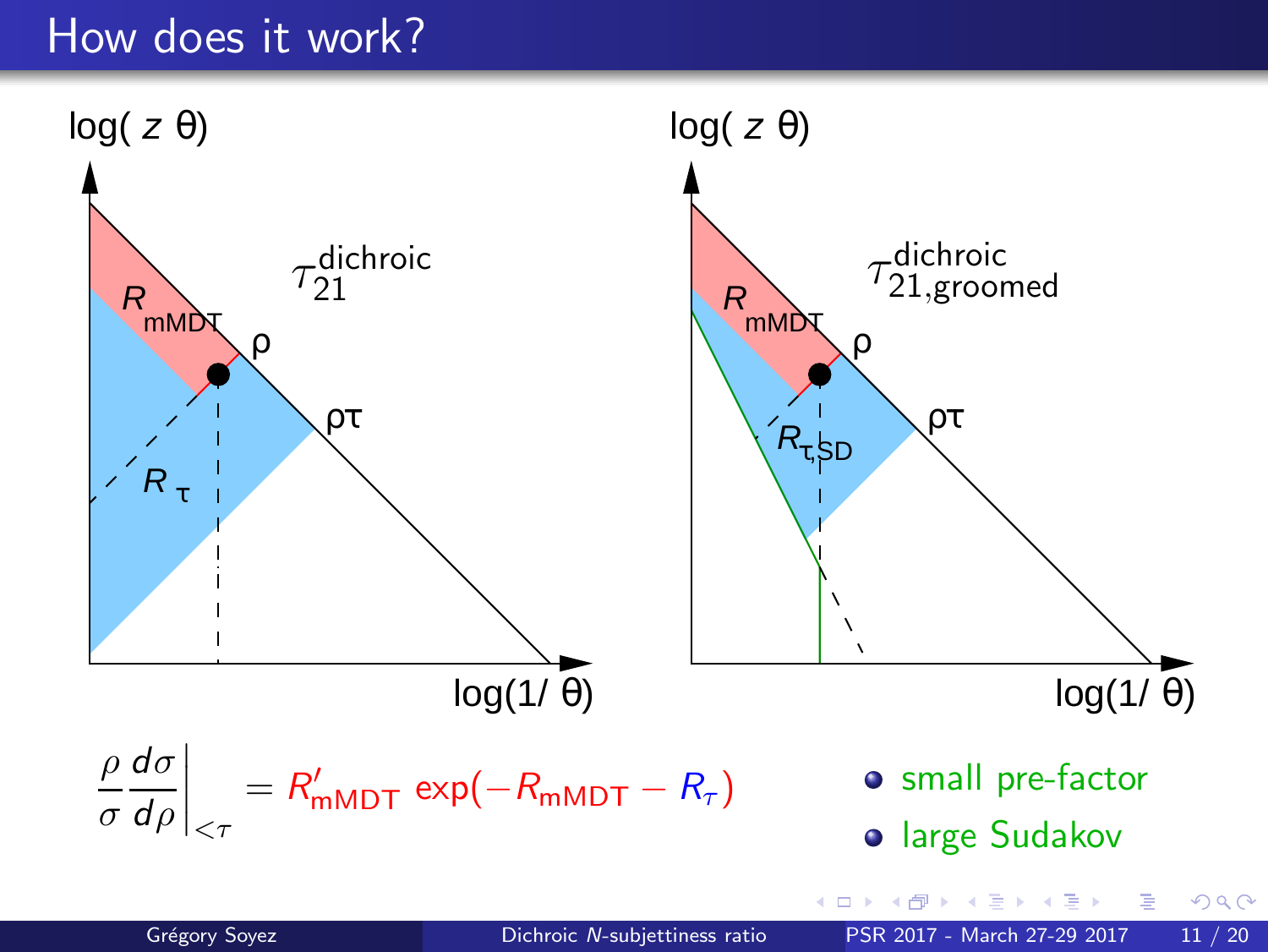### Monte-Carlo validation



**D** 

 $298$ 

э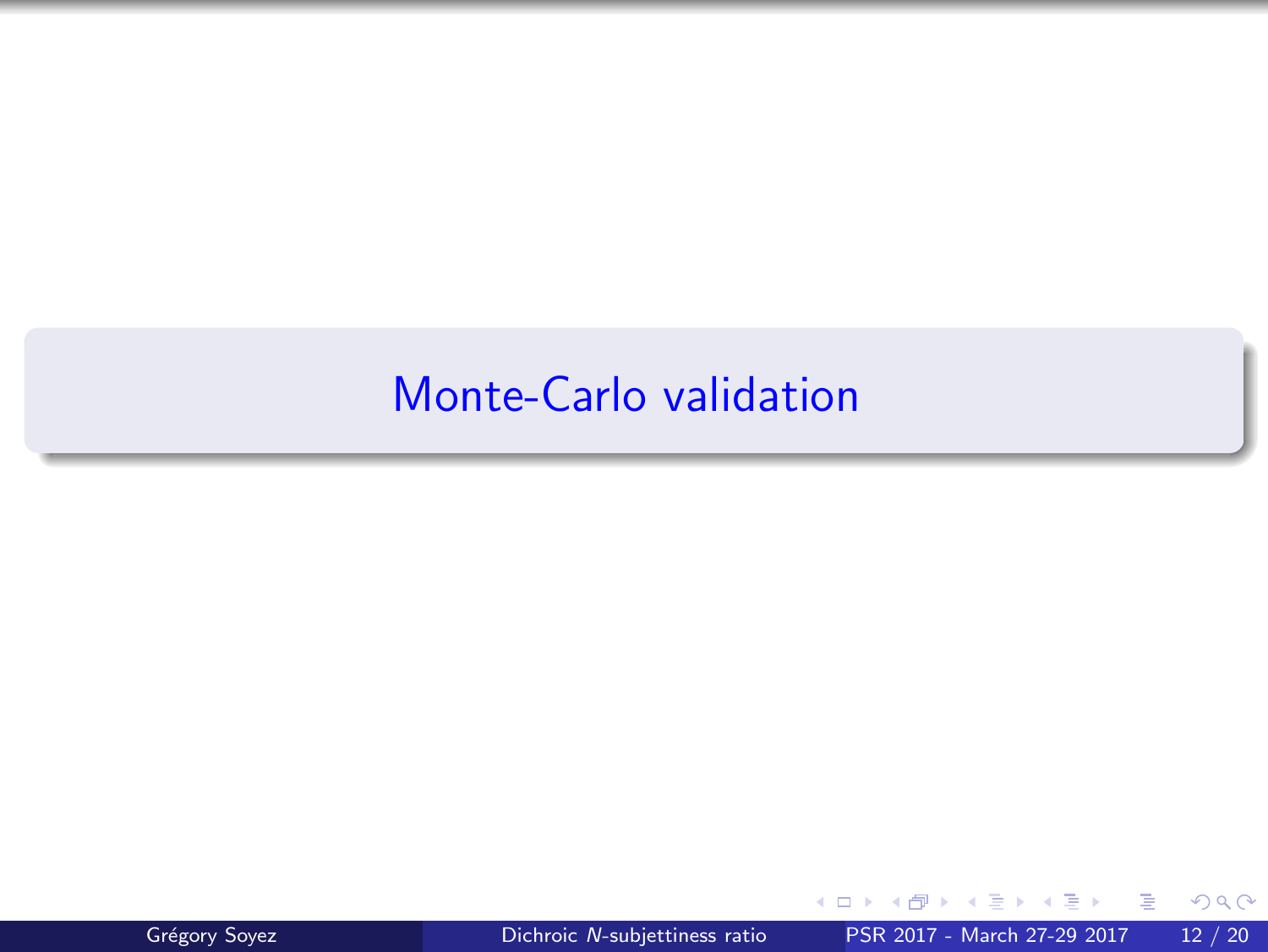## Signal v. Background distributions

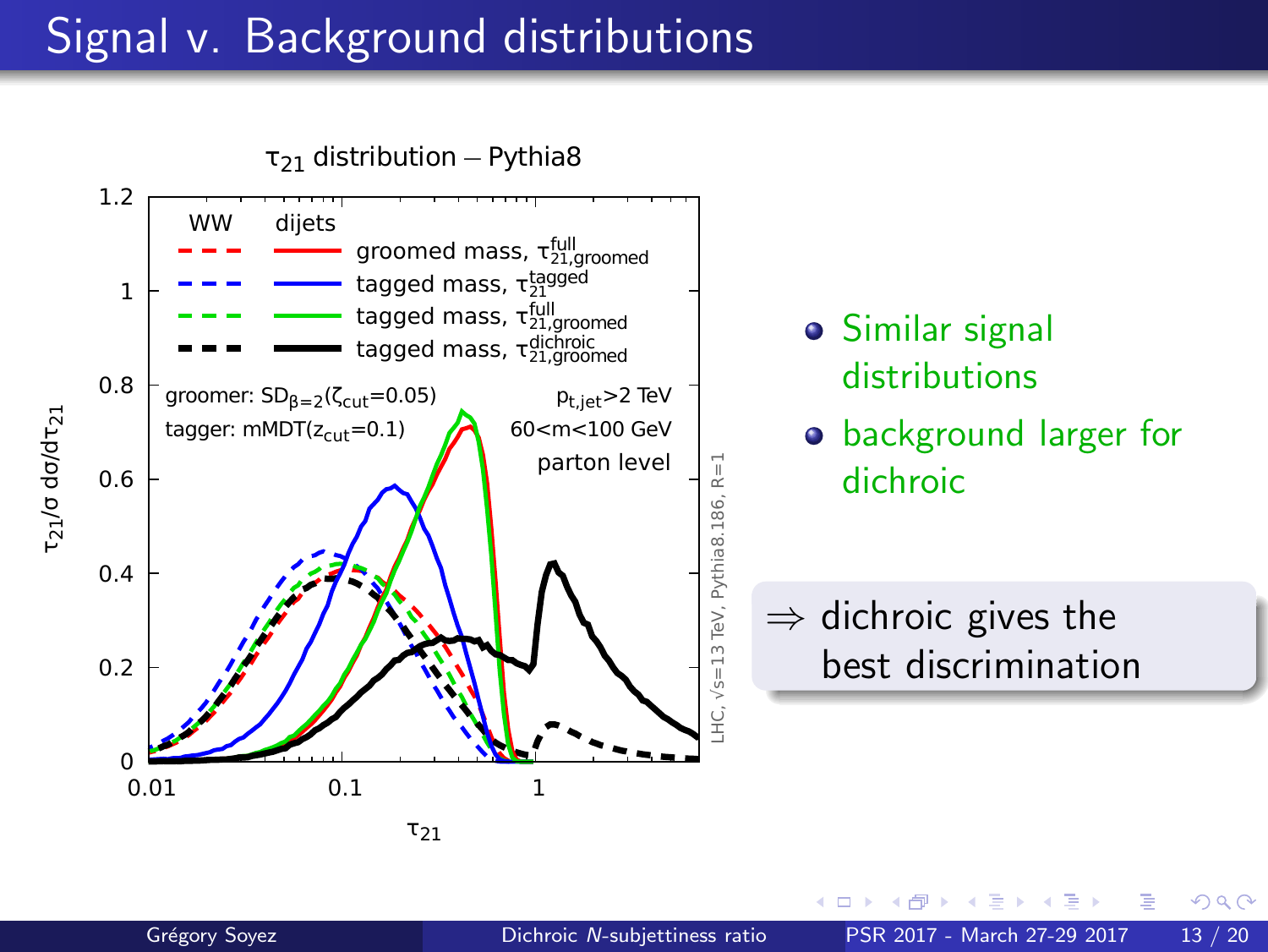# Significance v. NP sensitivity



 $2Q$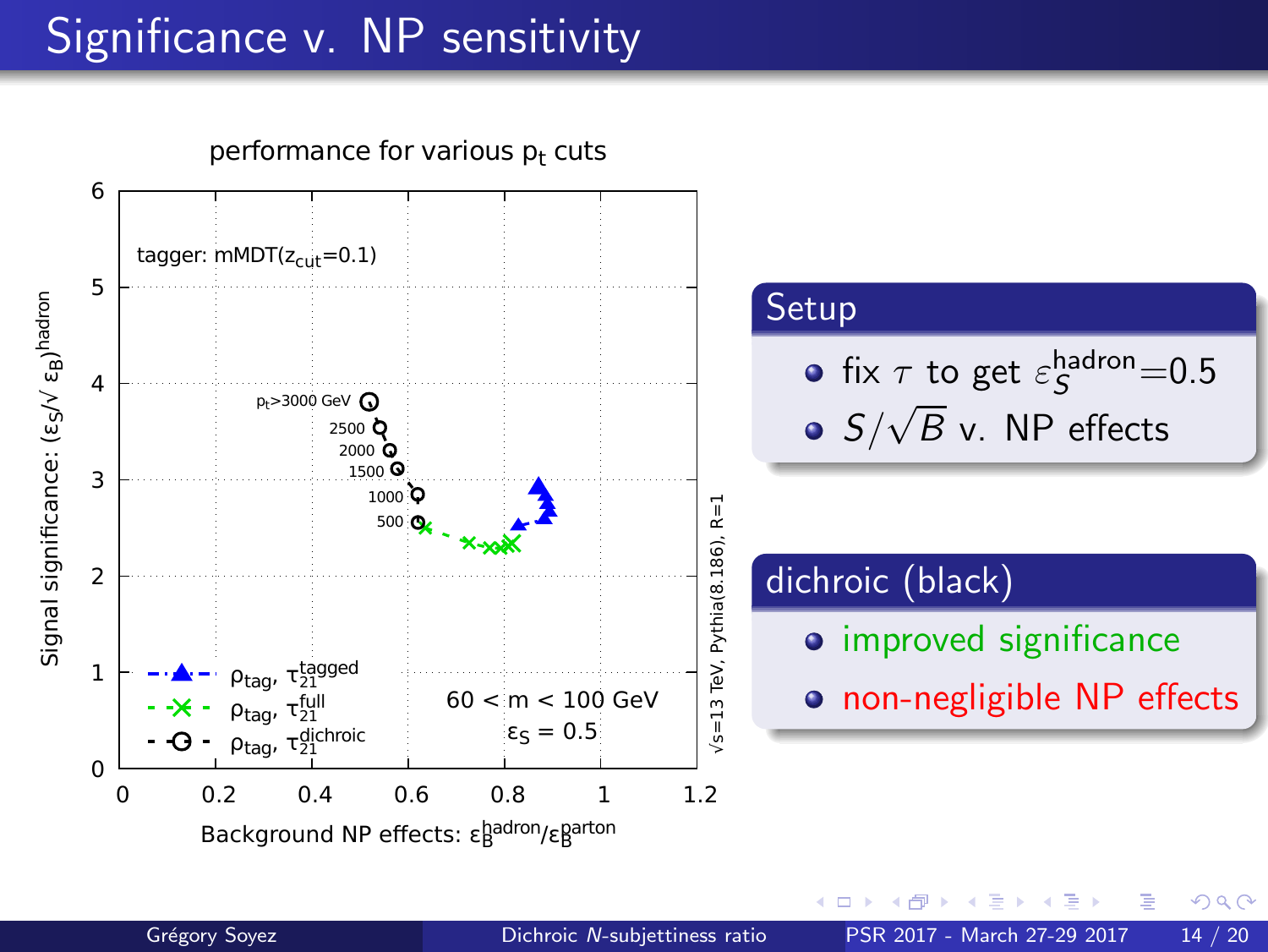# Significance v. NP sensitivity



 $\leftarrow$ 

 $2Q$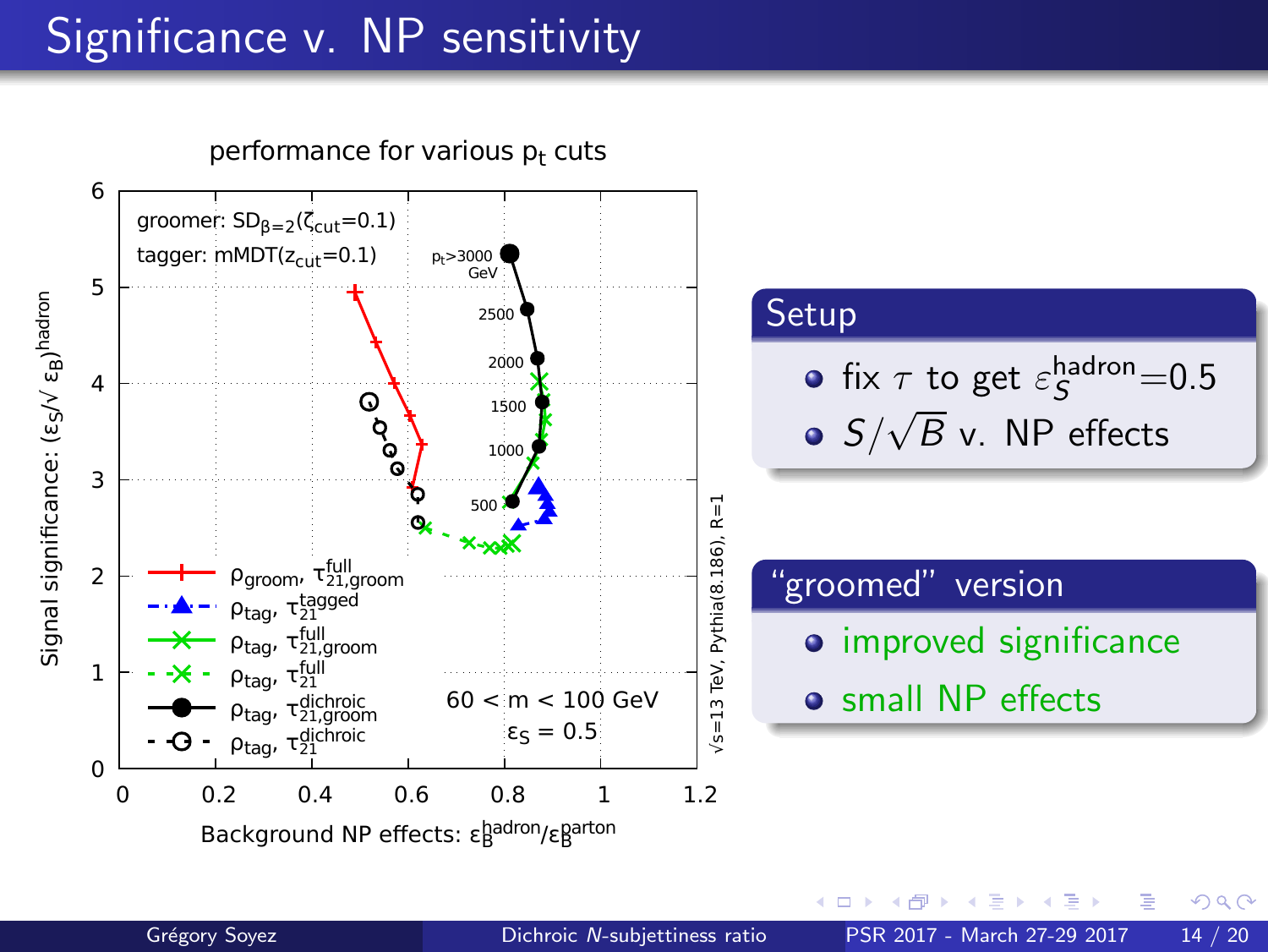#### comparison to other methods

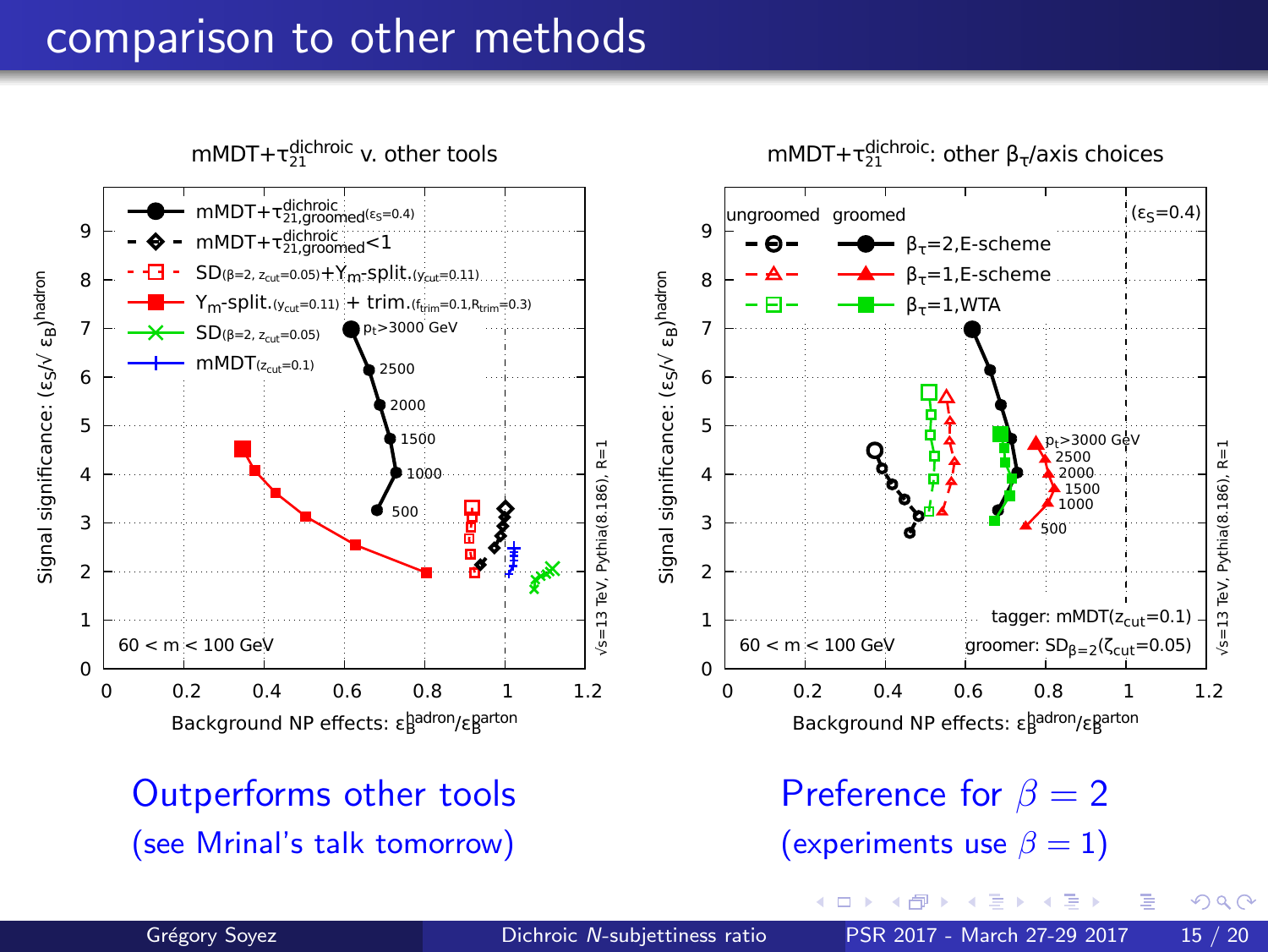# Towards a better analytic control

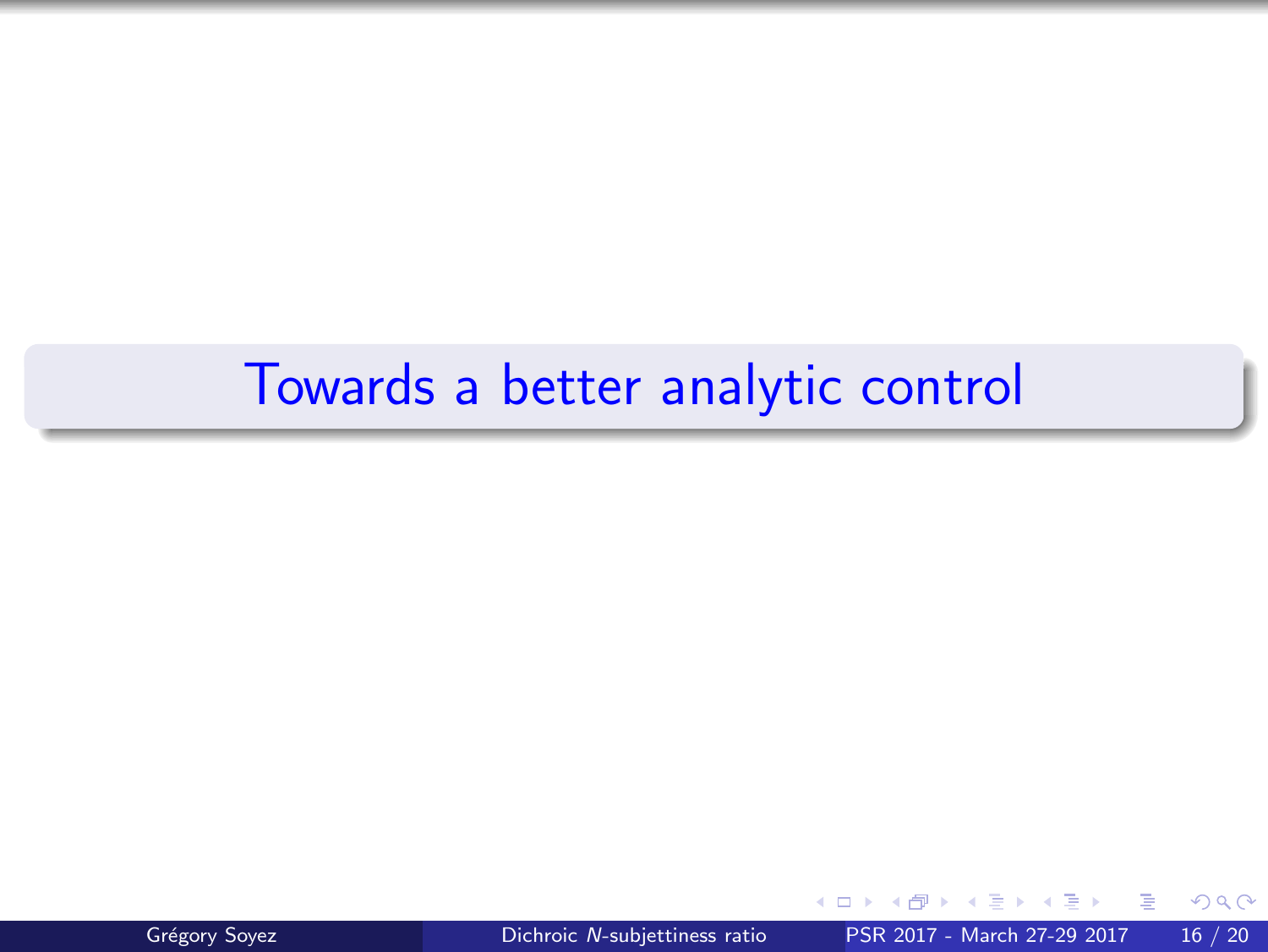### Calculation: idea

Target accuracy:

- $\tau \ll 1$ : Include all double logs:  $\alpha_s^n \log^{2n}(1/\text{any of }\rho, \tau)$
- $\tau$  finite: Include leading logs of  $\rho$ :  $\alpha_s^n$  log" $(1/\rho)f(\tau)$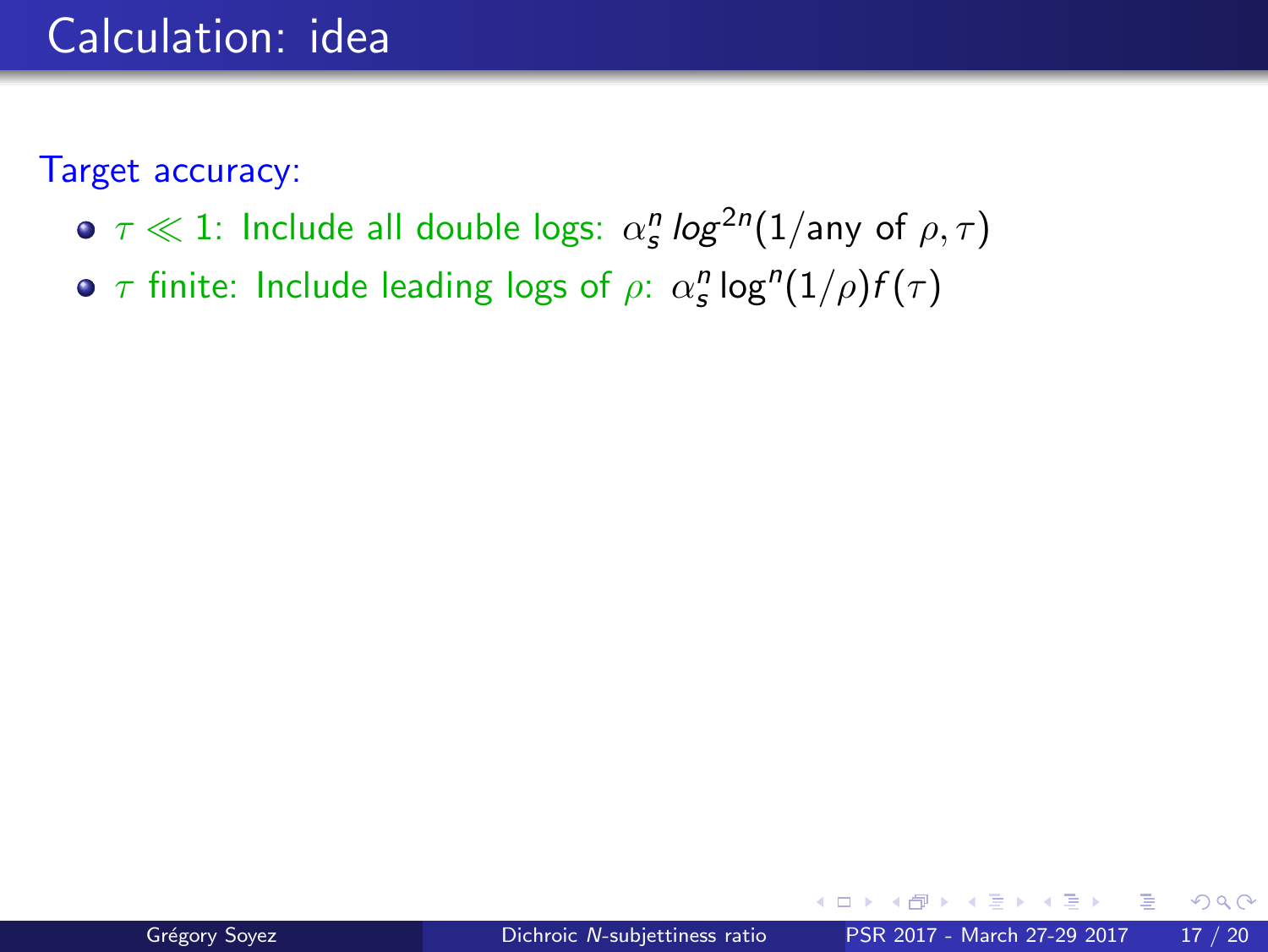Target accuracy:

- $\tau \ll 1$ : Include all double logs:  $\alpha_s^n \log^{2n}(1/\text{any of }\rho, \tau)$
- $\tau$  finite: Include leading logs of  $\rho$ :  $\alpha_s^n$  log" $(1/\rho)f(\tau)$

Details:

- Start with  $\tau_{21}$  for the full jet
- Essentially works for  $\tau_{21}$ ,  $\tau_{21}^{\text{dichroic}}$ ,  $\tau_{21, \text{ground}}^{\text{dichroic}}$ ,  $\tau_{21}^{(\beta=1)}$ ,  $D_2$ ,  $M_2$ ,  $\tau_{32}$
- Ungroomed or groomed variants (almost) straightforward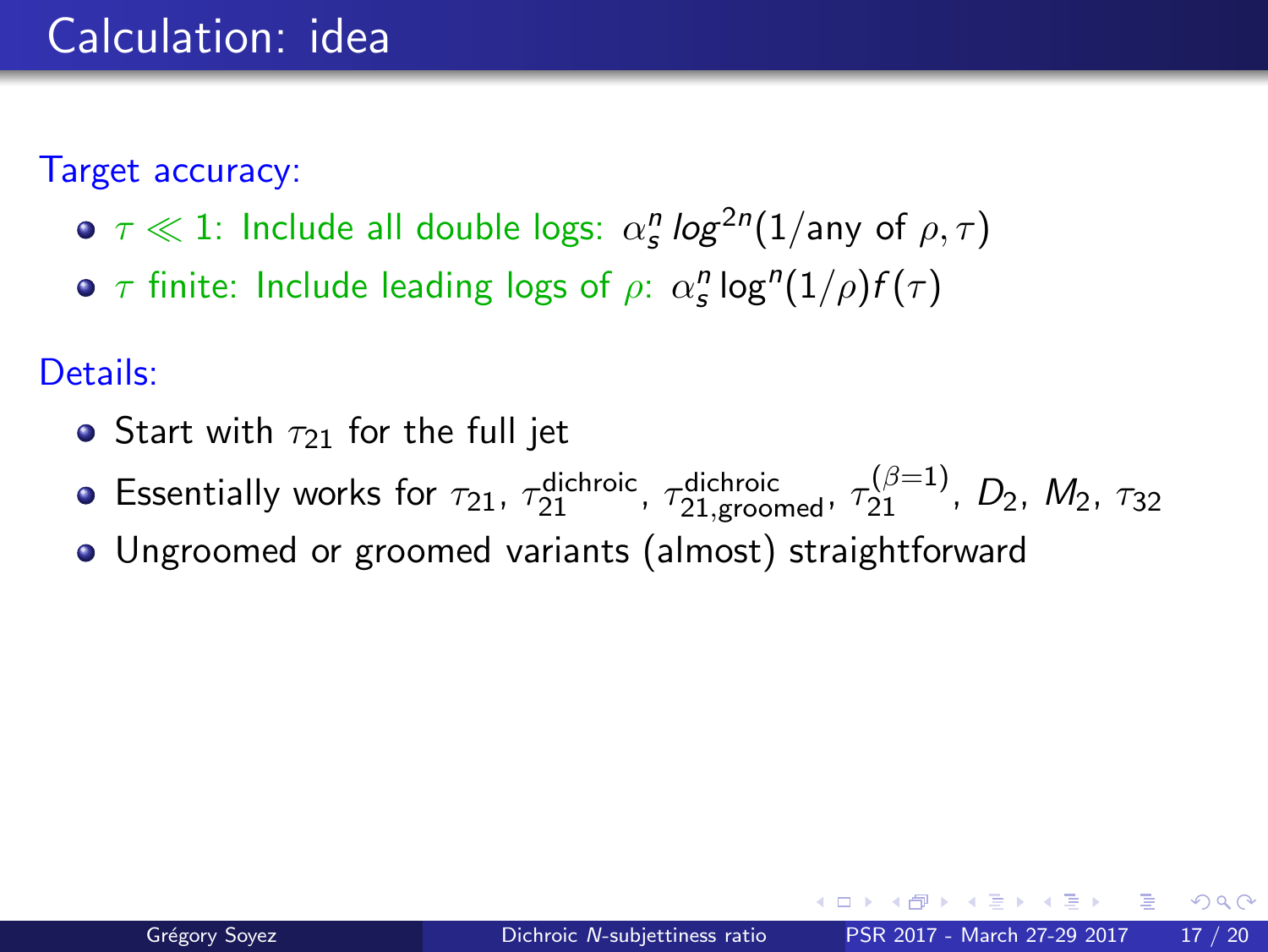Target accuracy:

- $\tau \ll 1$ : Include all double logs:  $\alpha_s^n \log^{2n}(1/\text{any of }\rho, \tau)$
- $\tau$  finite: Include leading logs of  $\rho$ :  $\alpha_s^n$  log" $(1/\rho)f(\tau)$

Details:

- Start with  $\tau_{21}$  for the full jet
- Essentially works for  $\tau_{21}$ ,  $\tau_{21}^{\text{dichroic}}$ ,  $\tau_{21, \text{ground}}^{\text{dichroic}}$ ,  $\tau_{21}^{(\beta=1)}$ ,  $D_2$ ,  $M_2$ ,  $\tau_{32}$
- Ungroomed or groomed variants (almost) straightforward

Consider *n* emissions  $(z_1, \theta_1), \ldots, (z_n, \theta_n)$ At this accuracy, we have (thanks to  $\beta = 2$  and axes choice)

\n- $$
\rho = \tau_1 = \sum_{i=1}^{n} z_i \theta_i^2
$$
\n- $\tau_2 = \tau_1 - \max\{z_i \theta_i^2\}$  (min or gen-k<sub>t</sub> axes)
\n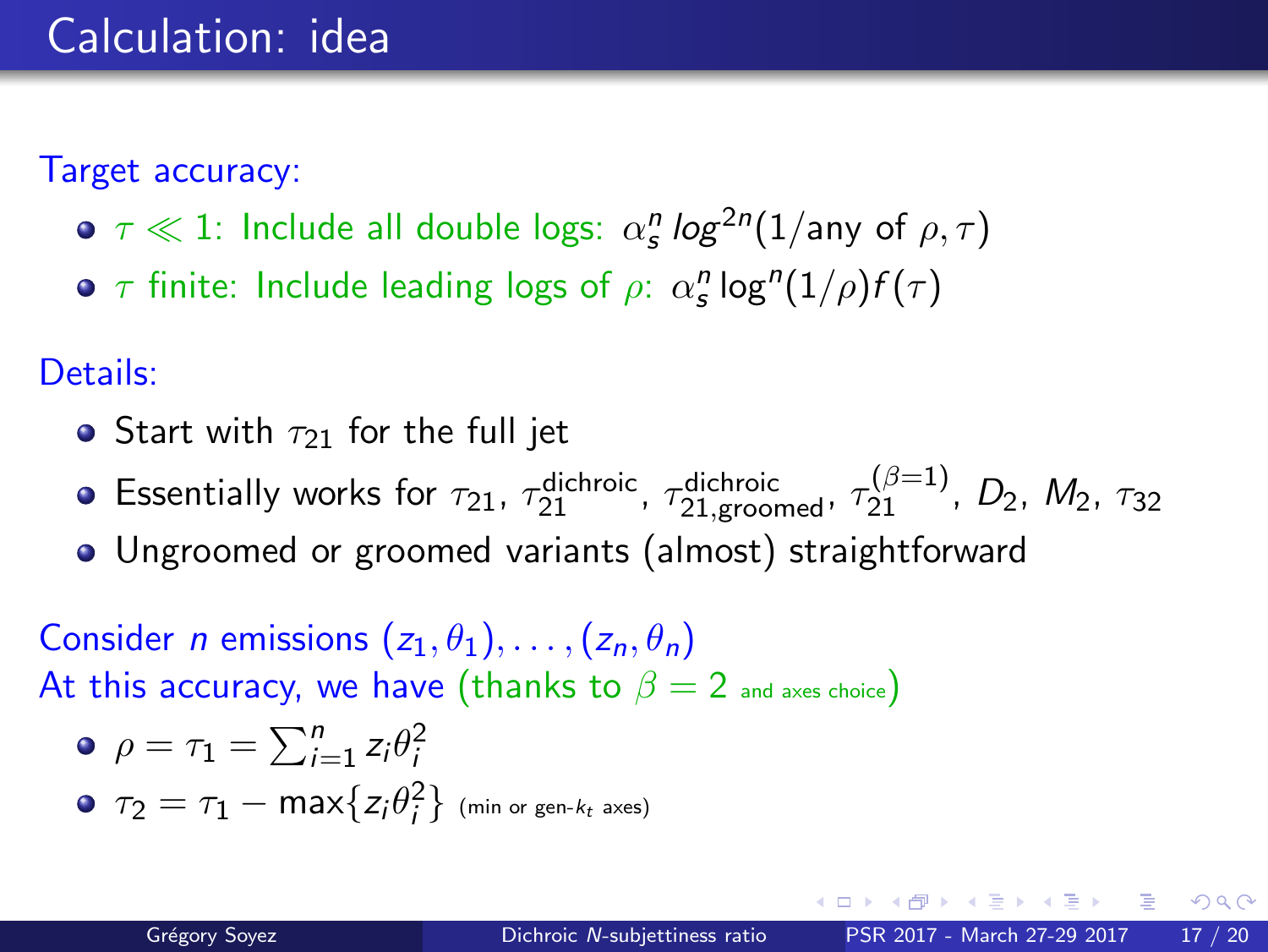## Calculation: method

Start from multiple-emissions assuming "emission 1 most massive"

$$
\frac{\rho\tau}{\sigma}\frac{d^2\sigma}{d\rho d\tau} = \lim_{\epsilon \to 0} \exp\left[-\int_{z\theta^2>\epsilon}^1 \frac{d\theta^2}{\theta^2} P(z)dz \frac{\alpha_s(z\theta)}{2\pi}\right] \sum_{n=2}^\infty \frac{1}{(n-1)!}
$$

$$
\prod_{i=1}^n \int_{z_i\theta_i^2>\epsilon}^1 \frac{d\theta_i^2}{\theta_i^2} P(z_i)dz_i \frac{\alpha_s(z_i\theta_i)}{2\pi} \prod_{i=2}^n \Theta(z_i\theta_i^2 < z_1\theta_1^2)
$$

$$
\rho\delta(\rho - \sum_{i=1}^n z_i\theta_i^2) \tau\delta(\tau - \sum_{i=2}^n z_i\theta_i^2) \sum_{i=1}^n z_i\theta_1^2)
$$

- Virtual corrections
- Real emissions phase-space (with "1" most massive)
- **Constraints on mass and**  $\tau$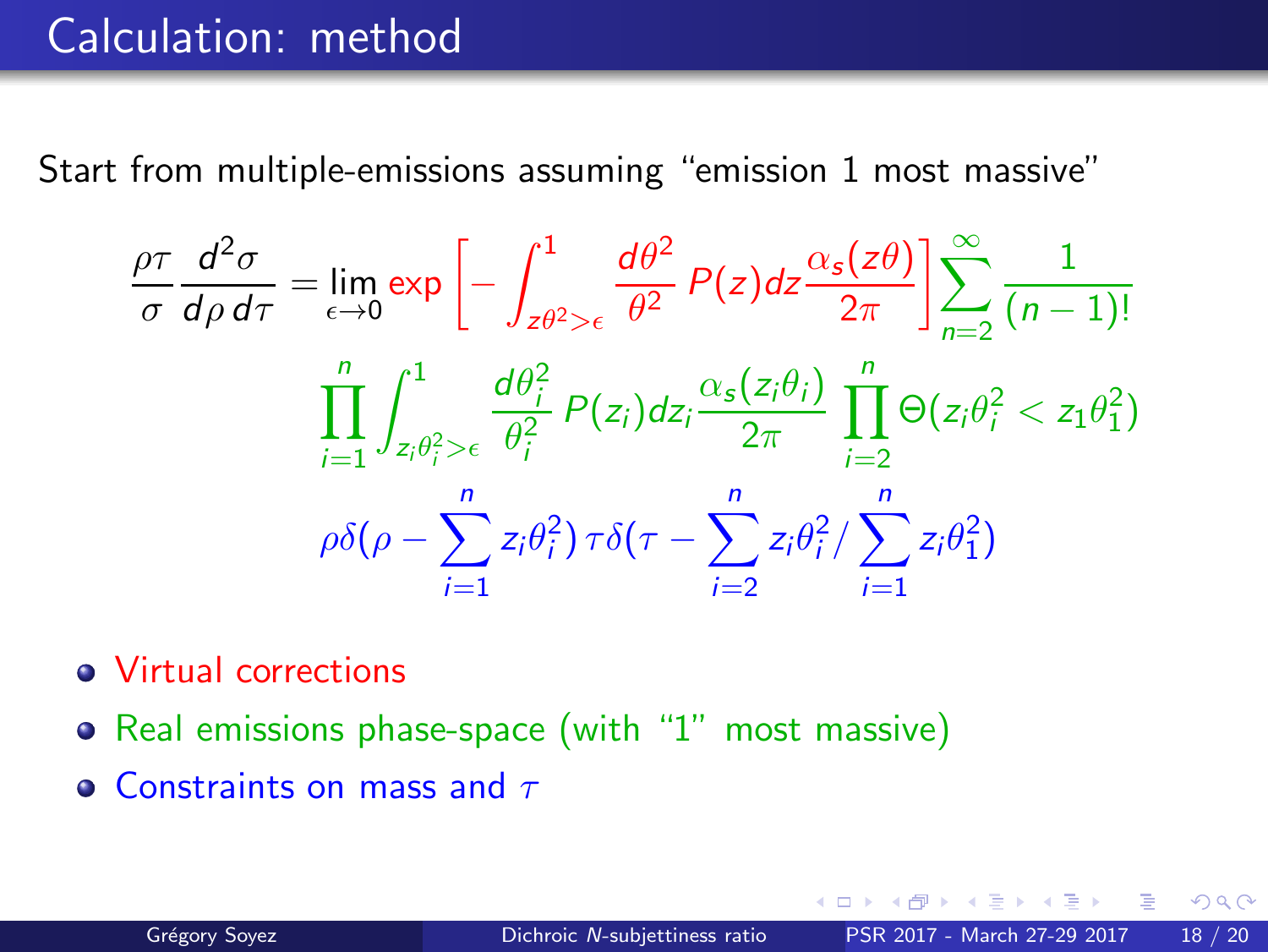### Calculation: method

Only depends on  $\rho_i=z_i\theta_i^2$  (thanks to  $\beta=2)$ 

$$
\frac{\rho\tau}{\sigma}\frac{d^2\sigma}{d\rho d\tau} = \lim_{\epsilon \to 0} \exp\left[-\int_{\epsilon}^{1} \frac{d\tilde{\rho}}{\tilde{\rho}} R'(\tilde{\rho})\right] \sum_{n=2}^{\infty} \frac{1}{(n-1)!}
$$

$$
\prod_{i=1}^{n} \int_{\epsilon}^{1} \frac{d\rho_i}{\rho_i} R'(\rho_i) \prod_{i=2}^{n} \Theta(\rho_i < \rho_1)
$$

$$
\rho\delta(\rho - \sum_{i=1}^{n} \rho_i) \tau\delta(\tau - \sum_{i=2}^{n} \rho_i / \sum_{i=1}^{n} \rho_1)
$$

 $R'(\rho) = \int \frac{d\theta^2}{\theta^2}$  $\frac{d\theta^2}{\theta^2}$  P(z)dz $\frac{\alpha_s(z\theta)}{2\pi}$  ρδ(ρ — zθ<sup>2</sup>)  $\sim \alpha_s \log(1/\rho)$ • Easily written for SoftDrop (use  $R = R_{SD}$ )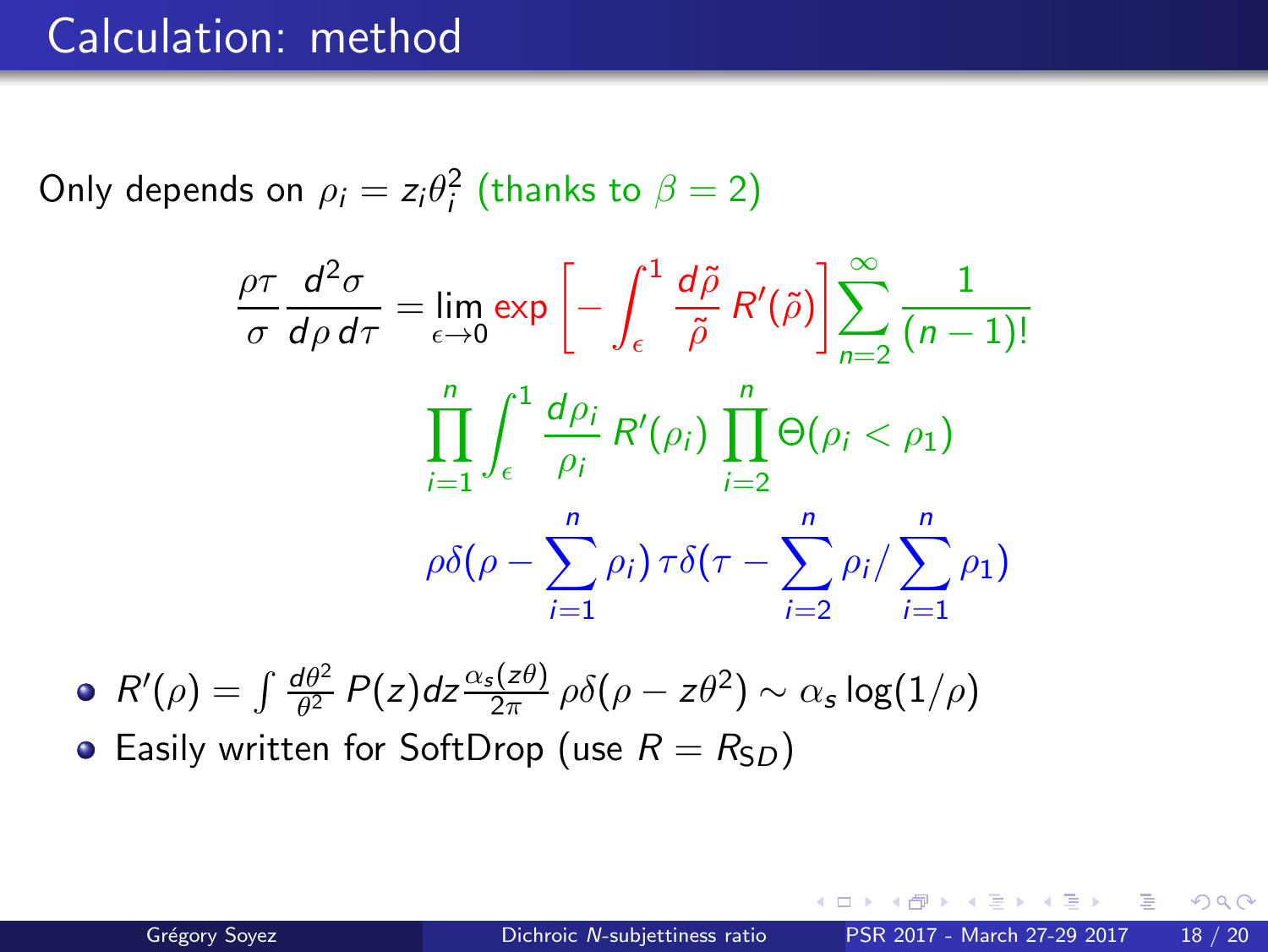### Calculation: method

Only depends on  $\rho_i=z_i\theta_i^2$  (thanks to  $\beta=2)$ 

$$
\frac{\rho \tau}{\sigma} \frac{d^2 \sigma}{d \rho d \tau} = \lim_{\epsilon \to 0} \exp \left[ - \int_{\epsilon}^1 \frac{d \tilde{\rho}}{\tilde{\rho}} R'(\tilde{\rho}) \right] \sum_{n=2}^{\infty} \frac{1}{(n-1)!}
$$

$$
\prod_{i=1}^n \int_{\epsilon}^1 \frac{d \rho_i}{\rho_i} R'(\rho_i) \prod_{i=2}^n \frac{\Theta(\rho_i < (1-\tau)\rho)}{\Theta((1-\tau)\rho - \rho_1) \rho \tau \delta(\rho \tau - \sum_{i=2}^n \rho_i)}
$$

- Competition between 2 constraints
- Different behaviour for  $\tau < 1/2$  and  $\tau > 1/2$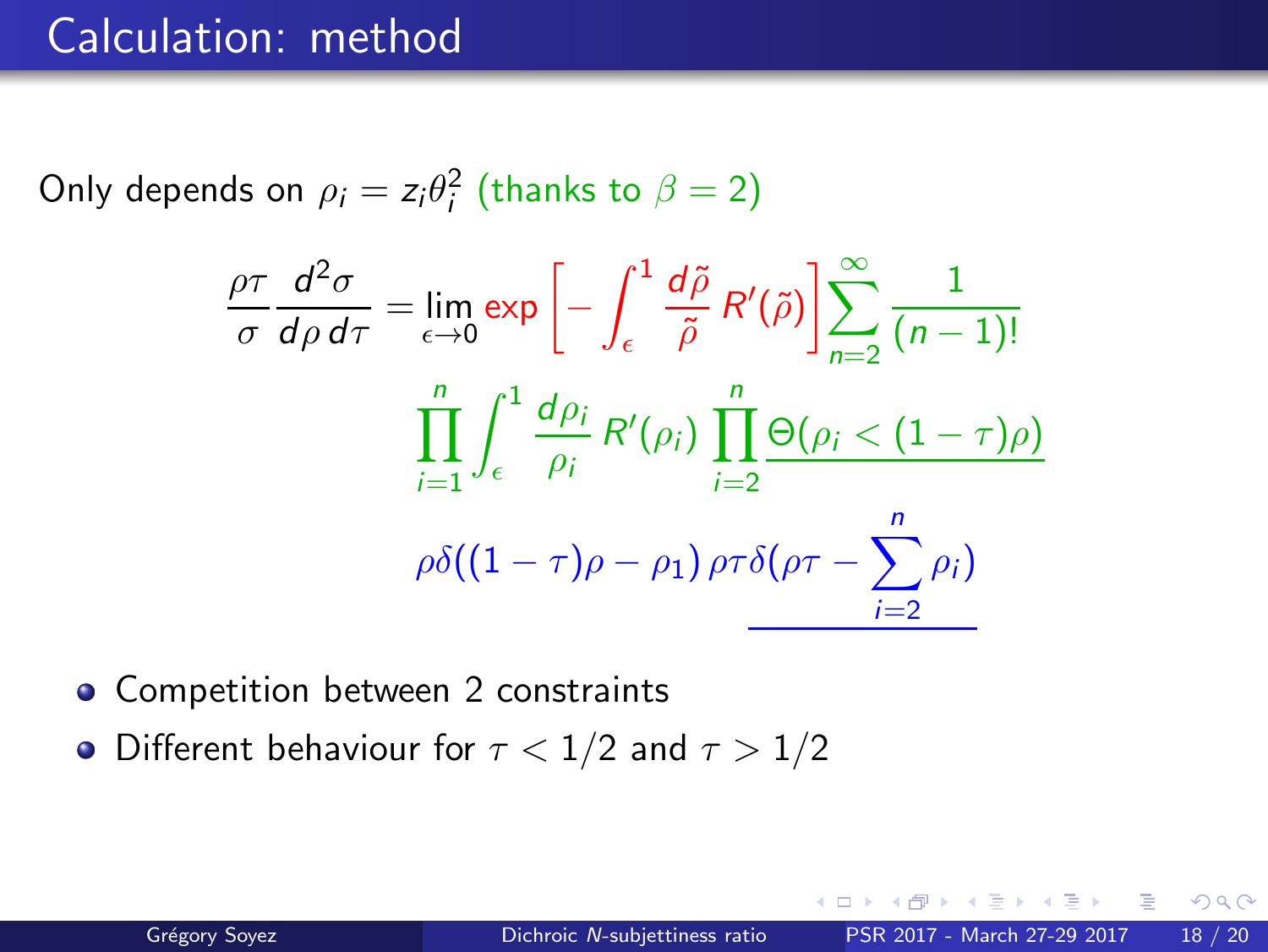After "CEASAR-like" manipulations:

$$
\frac{\rho\tau}{\sigma}\frac{d^2\sigma}{d\rho d\tau} \stackrel{\tau \leq 1/2}{=} \frac{e^{-R(\rho\tau)-\gamma_E R'(\rho\tau)}}{\Gamma(R'(\rho\tau))}\frac{R'((1-\tau)\rho)}{1-\tau}
$$
\n
$$
\stackrel{\tau \geq 1/2}{=} \frac{e^{-R(\rho(1-\tau))-\gamma_E R'(\rho(1-\tau))}}{\Gamma(R'(\rho(1-\tau)))}\frac{R'((1-\tau)\rho)}{1-\tau}
$$
\n
$$
\times \frac{\tau}{1-\tau}f_{ME}\left(\frac{\tau}{1-\tau}, R'(\rho(1-\tau))\right)
$$

Note:  $\tau = 1/2$  is the limit at which we need more than 2 emissions and

$$
\frac{e^{-\gamma_E R'}}{\Gamma(R')} f_{\text{ME}}(x, R') = \lim_{\varepsilon \to 0} \sum_{n=1}^{\infty} \frac{R'^n}{n!} \prod_{i=1}^n \int_{\varepsilon}^1 \frac{dx_i}{x_i} e^{-R' \log(1/\varepsilon)} \delta(x - \sum_{i=1}^n x_i),
$$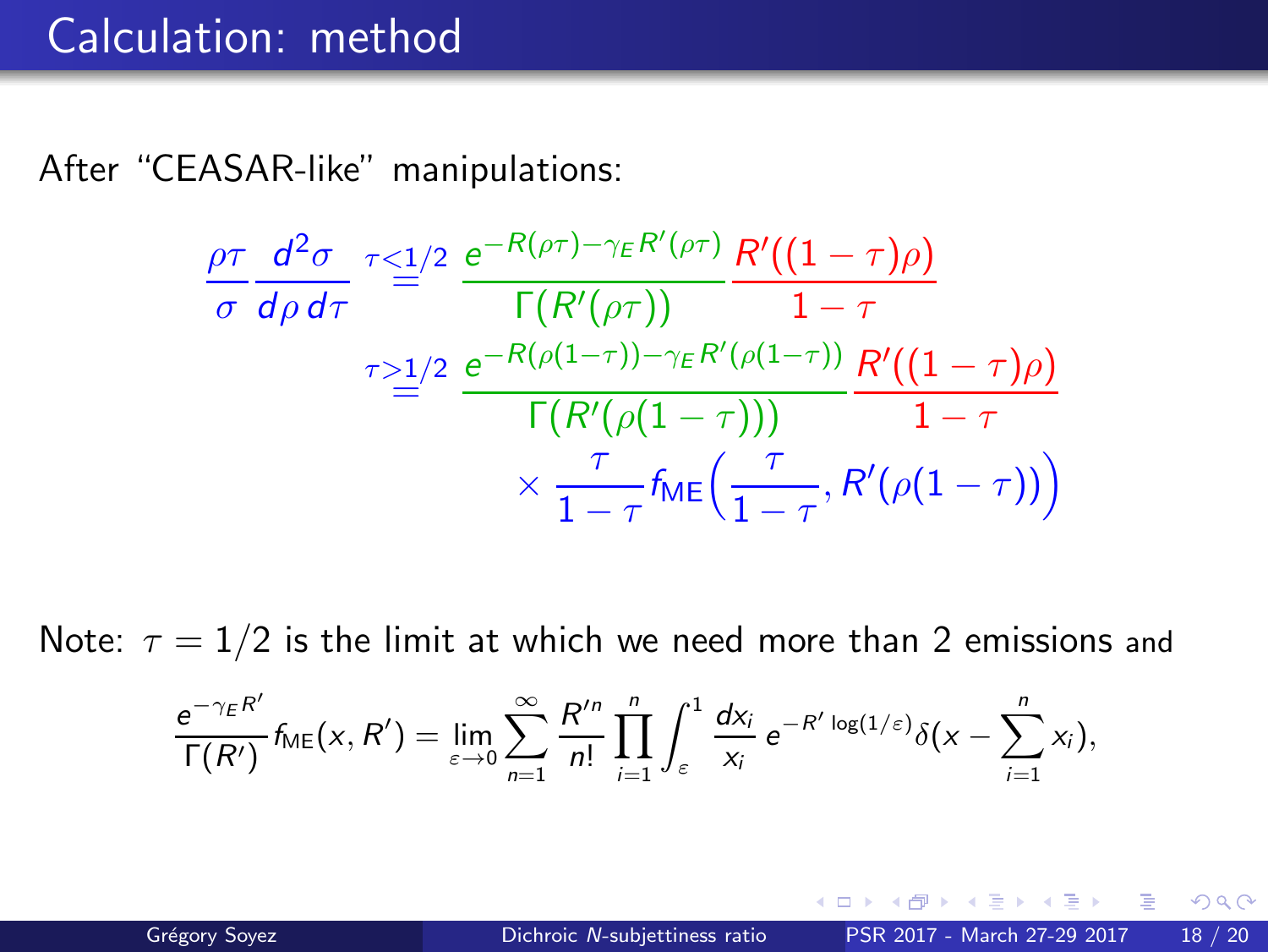## Comparison with Monte-Carlo



- Uncertainty band: Vary between  $\rho$ ,  $\rho/2$  and  $2\rho$
- 1 +  $\mathcal{O}(\alpha_s)$  normalisation
- **•** Good overall description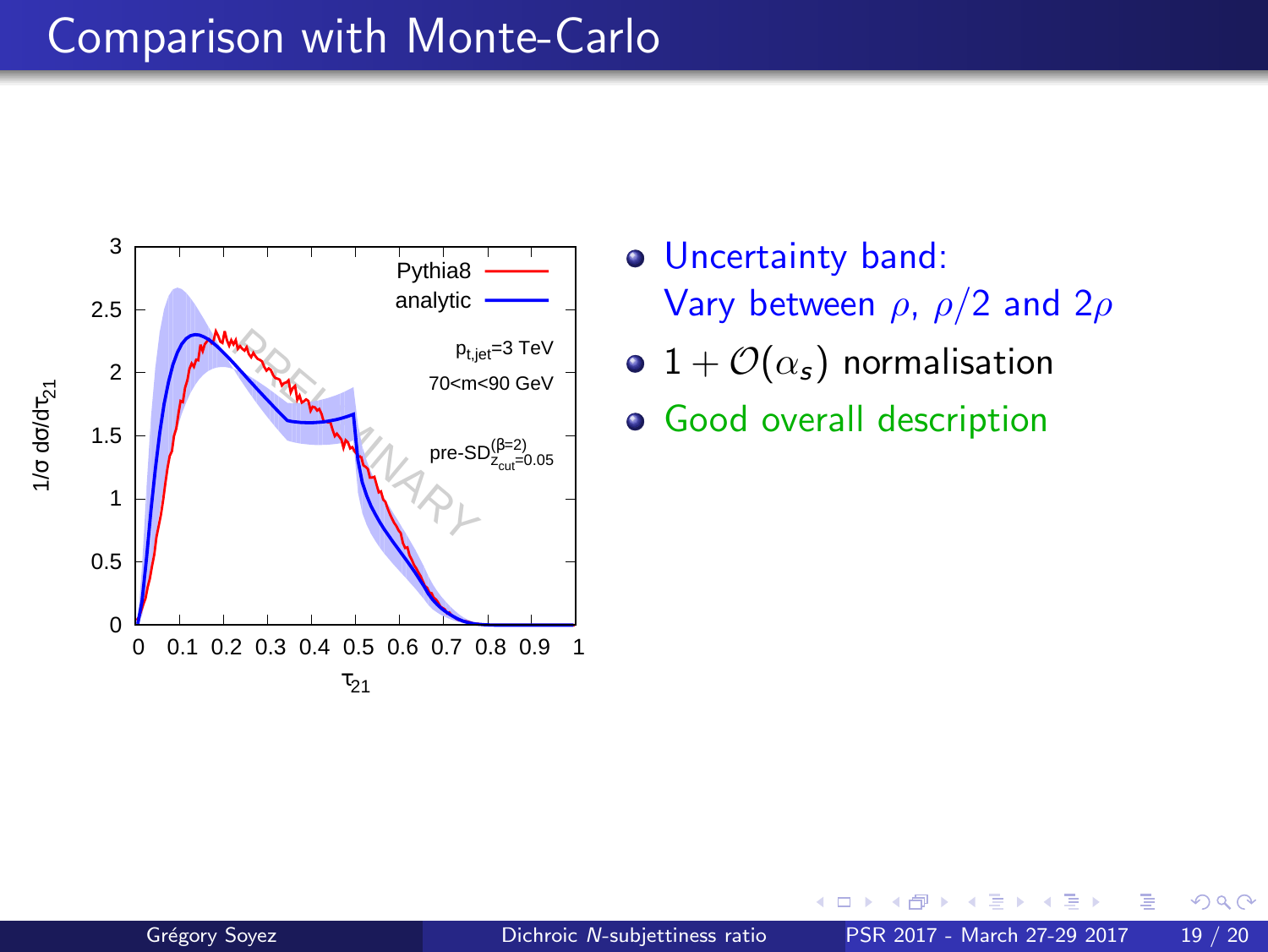### Comparison with Monte-Carlo



- Uncertainty band: Vary between  $\rho$ ,  $\rho/2$  and  $2\rho$
- 1 +  $\mathcal{O}(\alpha_s)$  normalisation
- **•** Good overall description
- **o** Kinks
	- ►  $1/2$ :  $\tau > \frac{1}{2}$  requires  $\geq 3$  emissions Smeared by subleading effects

 $\Omega$ 

 $\triangleright$  0.34: Start of 2ndary emissions Exact position subleading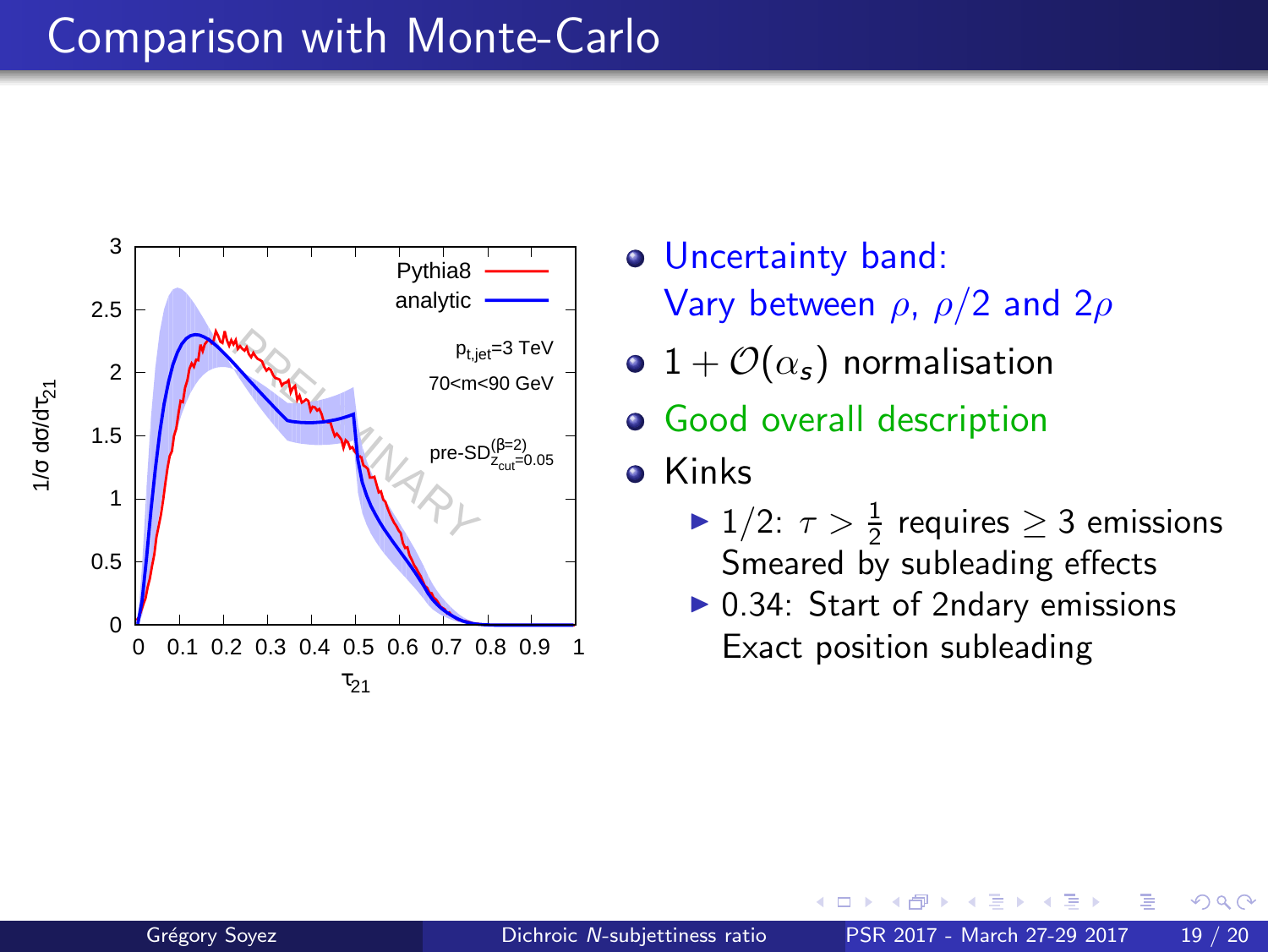## Comparison with Monte-Carlo



Uncertainty band: Vary between  $\rho$ ,  $\rho/2$  and  $2\rho$ 

- 1 +  $\mathcal{O}(\alpha_s)$  normalisation
- **•** Good overall description
- **o** Kinks
	- ►  $1/2$ :  $\tau > \frac{1}{2}$  requires  $\geq 3$  emissions Smeared by subleading effects

 $\Omega$ 

- $\triangleright$  0.34: Start of 2ndary emissions Exact position subleading
- Works also with  $\tau^{\textsf{dichroic}}_{21}$